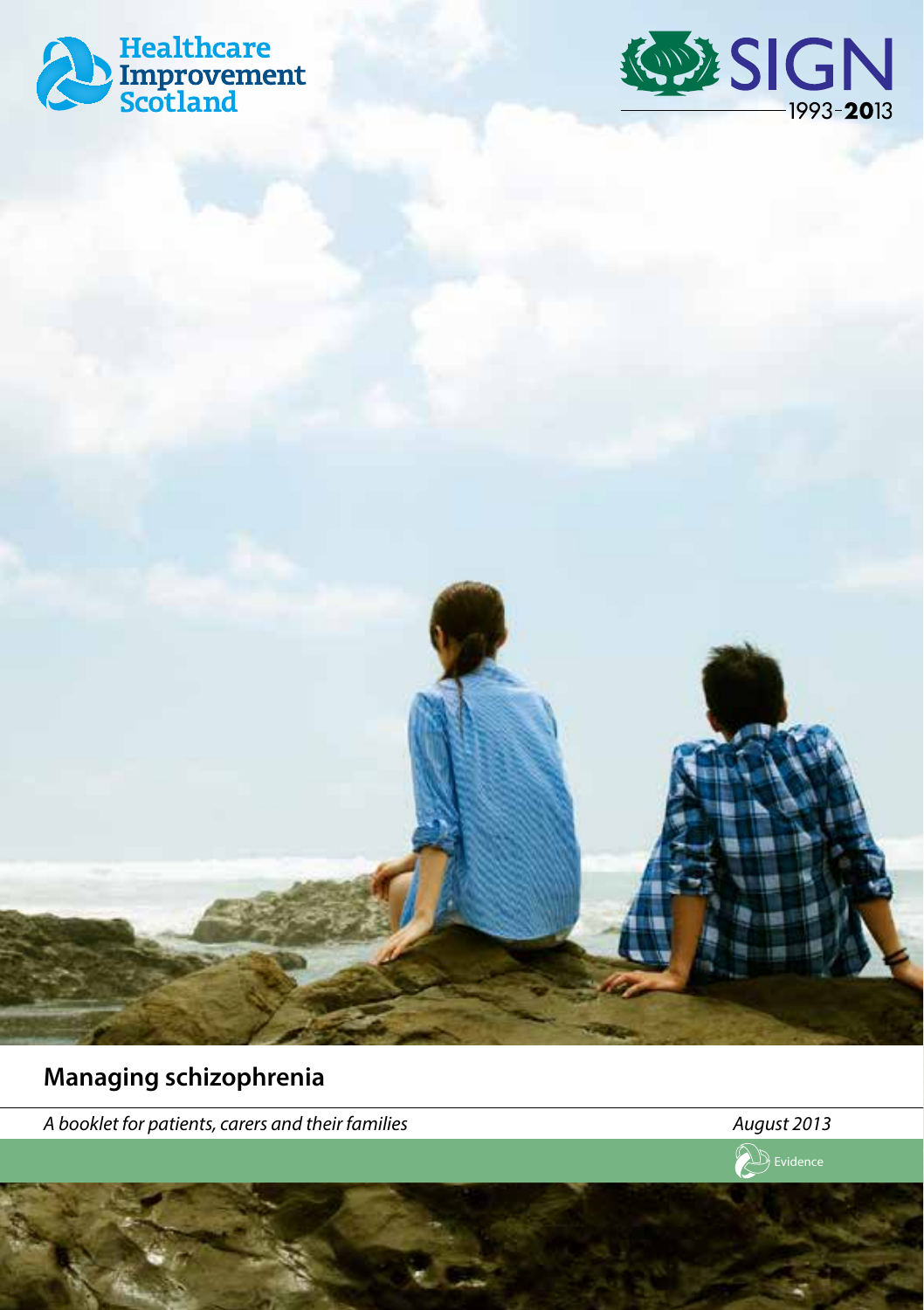

© Scottish Intercollegiate Guidelines Network ISBN 978 1 909103 02 3 First published August 2013

SIGN consents to the photocopying of this booklet for the purpose of implementation in NHSScotland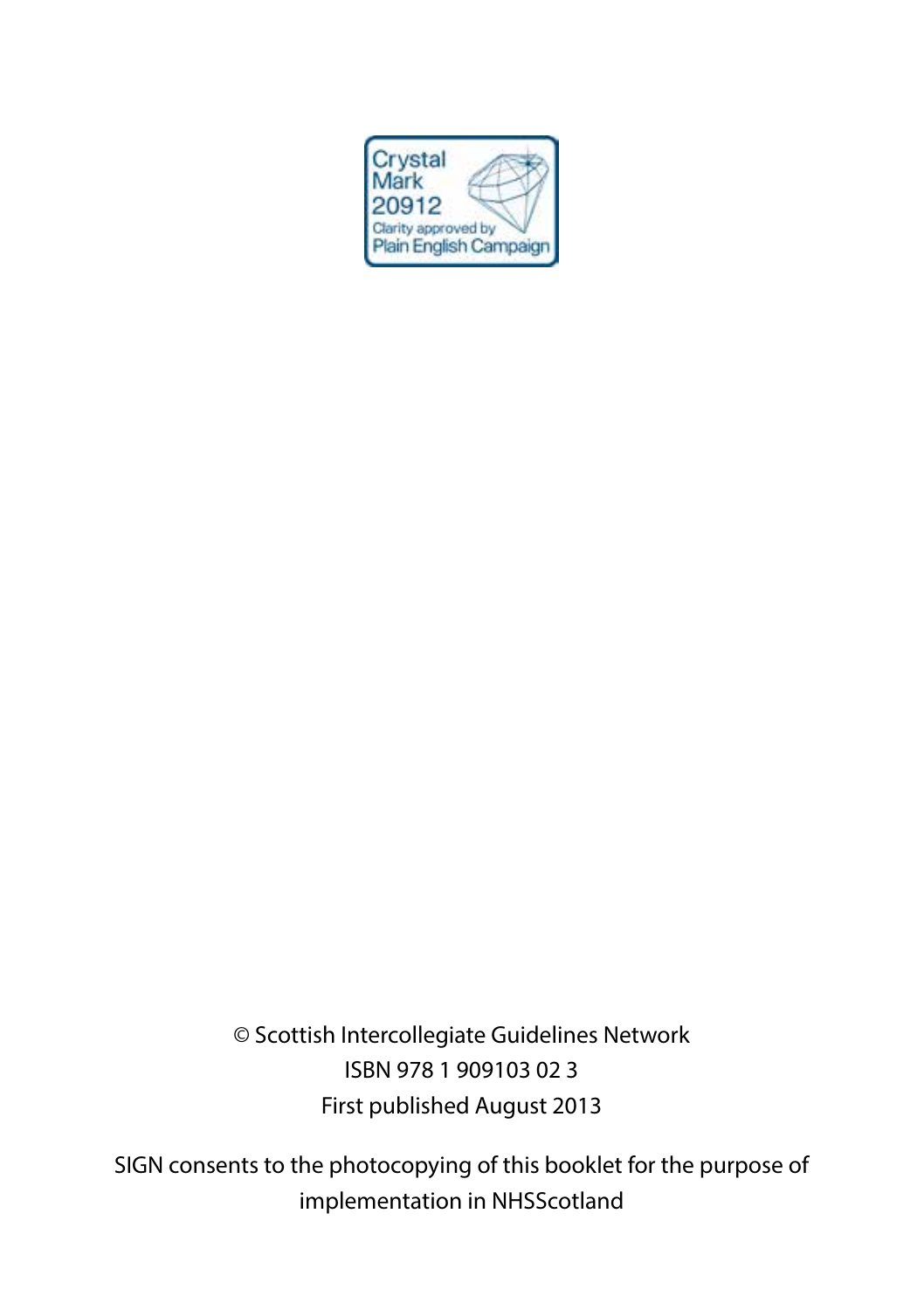### **Contents**

| What is SIGN?                                                                        | 2  |
|--------------------------------------------------------------------------------------|----|
| What is this booklet about?                                                          | 3  |
| What are psychotic experiences?                                                      | 5  |
| What is schizophrenia?                                                               | 9  |
| What help should I be offered when I first become unwell?                            | 11 |
| What medication is available to treat psychotic symptoms?                            | 13 |
| How long will I need to stay on medication?                                          | 16 |
| What psychological therapies are available?                                          | 19 |
| How are psychotic symptoms treated during pregnancy or<br>after the birth of a baby? | 21 |
| What can I do to stay well?                                                          | 23 |
| Where can I find out more information?                                               | 24 |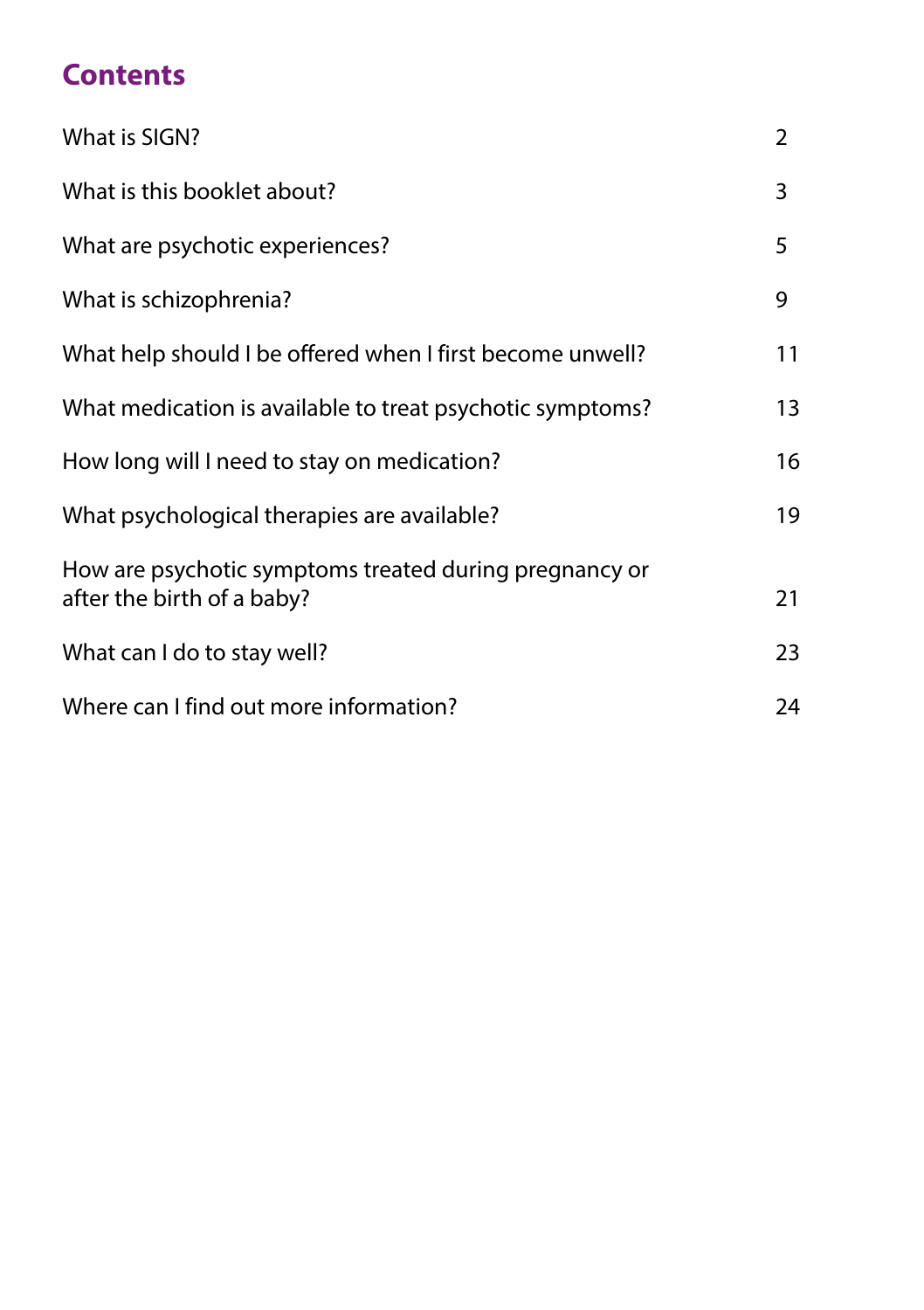### **What is SIGN?**

We at the Scottish Intercollegiate Guidelines Network (SIGN) write guidelines which give advice to health-care professionals, patients and carers about the best treatments that are available. We write these guidelines by working with health-care professionals, other NHS staff, patients, carers and members of the public. The guidelines are based on the most up-to-date scientific evidence.

You can read more about us by visiting **www.sign.ac.uk** or you can phone and ask for a copy of our booklet **'SIGN guidelines: information for patients, carers and the public'.**

If you would like a copy of this booklet in another language or format such as in large print, please phone Karen Graham, Patient Involvement Officer, on 0131 623 4740, or email her at **karen.graham2@nhs.net**.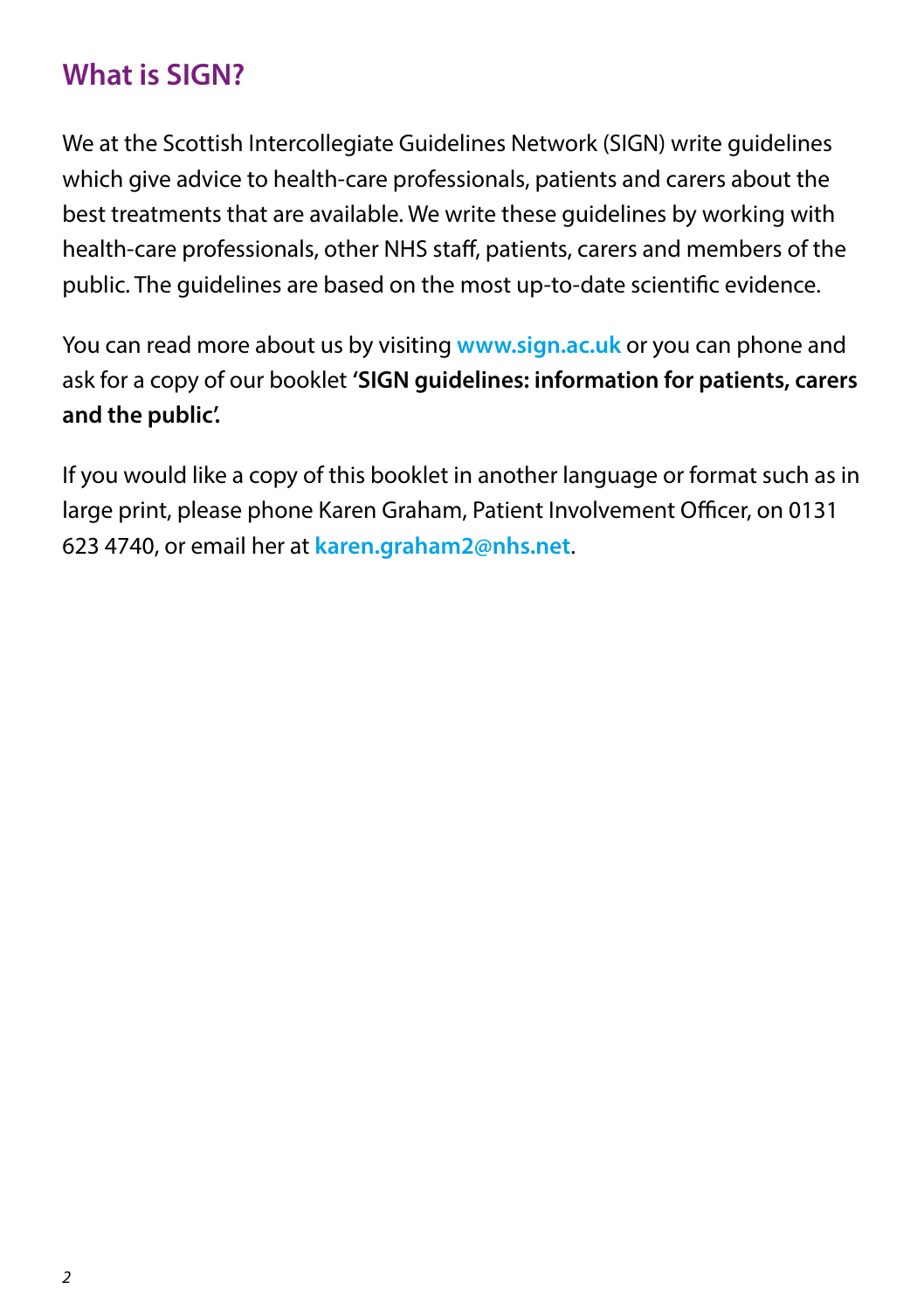### **What is this booklet about?**

This booklet is for you if:

- $\star$  you think you may be having psychotic experiences;
- $\star$  you think a family member or friend may be having psychotic experiences;
- $\star$  you work with people who may be having psychotic experiences;
- $\star$  vou have been diagnosed with schizophrenia; or
- $\star$  a family member or friend has been diagnosed with schizophrenia.

This booklet aims to make adult patients and their families aware of the treatment and care they should expect to receive when they are experiencing psychosis or when they have been diagnosed with schizophrenia. Most parts of the booklet are for patients but we acknowledge that family members and carers will also read this.

There is a lot of stigma surrounding schizophrenia and some people do not accept the term 'schizophrenia' to describe their symptoms. We use the term in this booklet because a better one has not been agreed to describe the symptoms. Even if you do not accept the term 'schizophrenia' to describe your symptoms, we hope that you find the information in this booklet helpful.

This booklet is based on the recommendations from the SIGN national clinical guideline on managing schizophrenia. This guideline is available to download from our website at **www.sign.ac.uk/guidelines/fulltext/131/index.html.**

You can read more about SIGN on page 2 of this booklet or you can visit our website **www.sign.ac.uk**.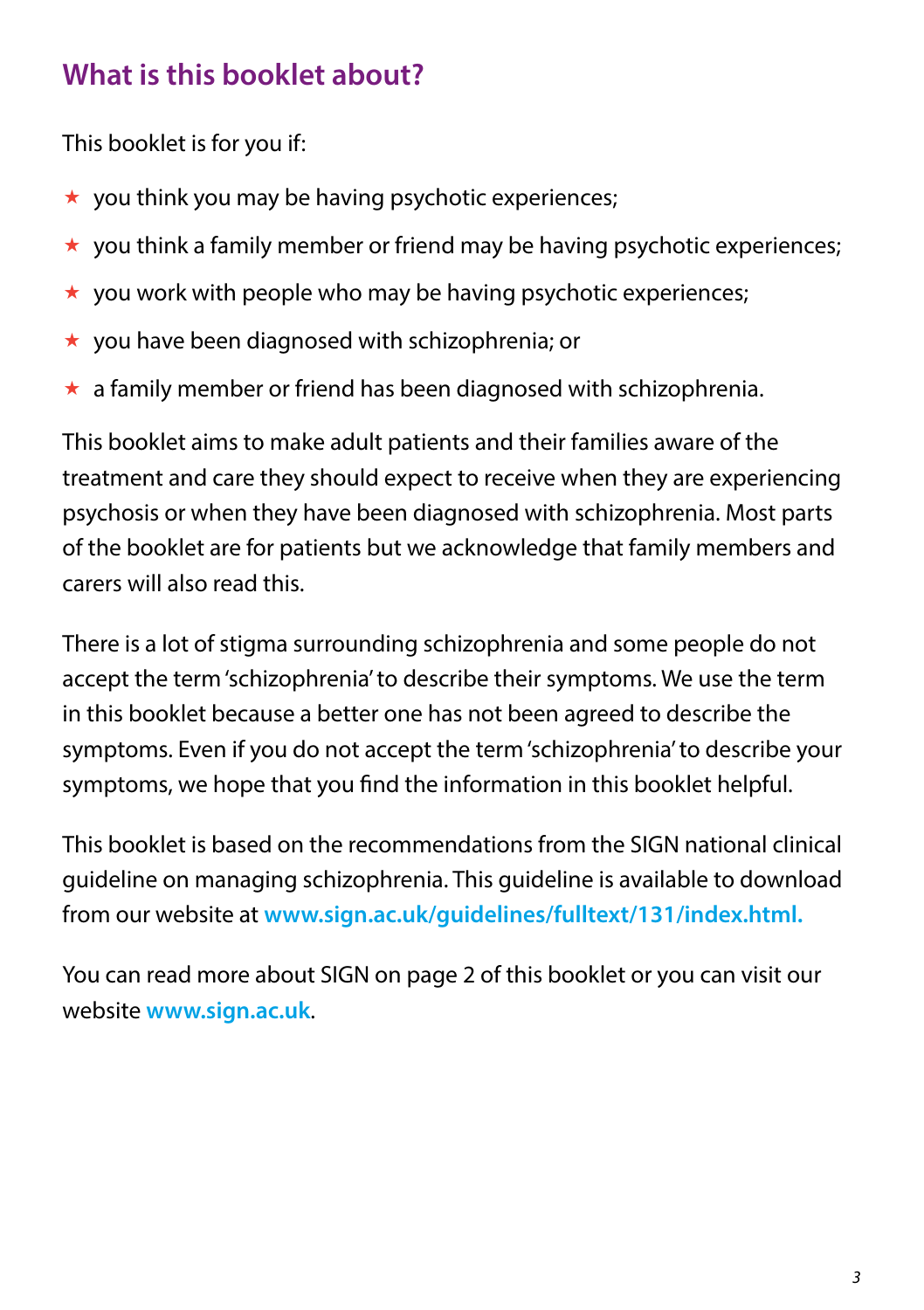The booklet explains:

- $\star$  psychotic experiences;
- $\star$  what schizophrenia is:
- $\star$  what may happen when you first become unwell:
- $\star$  what treatment choices are available:
- $\star$  what you can expect from treatment; and
- $\star$  how you can help yourself to stay well.

The booklet does not cover diagnosis, but your health-care professionals can answer any questions you may have. The information in this booklet adds to the information and advice given to you by the people involved in your care.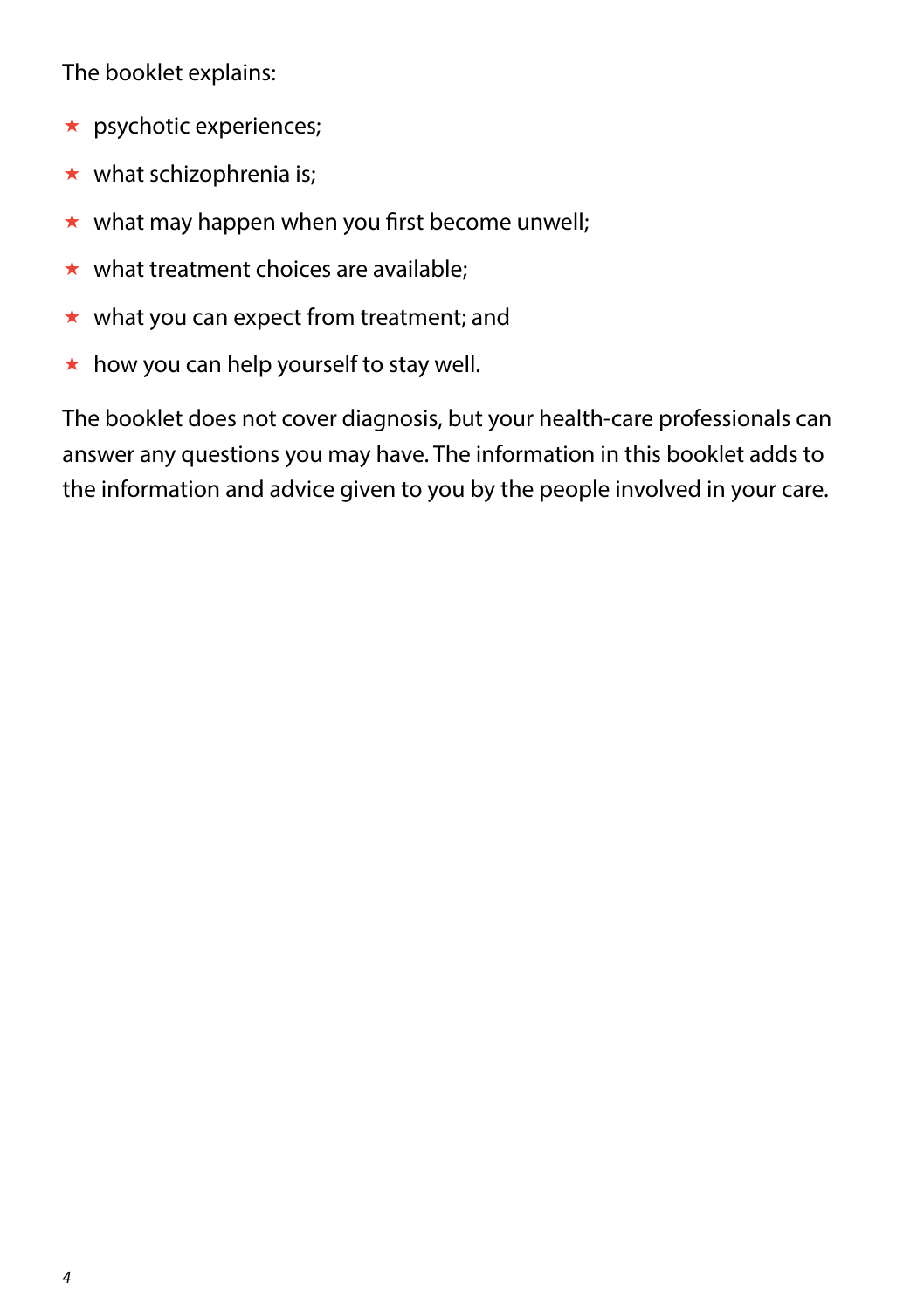### **What are psychotic experiences?**

Psychosis is a broad term used to describe a range of experiences that affect how a person thinks, feels and behaves. People with psychosis often experience a reality that is different to those around them. Some people do not believe or understand that they are unwell. This is referred to as loss of insight. They will believe that what they are experiencing is real and, to them, it is real. For many people, psychotic experiences can be very upsetting and distressing. People experiencing psychosis describe some or all of the following.

### ~ **Hearing voices**

A common psychotic experience is hearing voices when no-one seems to be there or which other people do not hear, or seeing or feeling things that other people do not. The medical term for these types of experiences is hallucinations.

### ~ **Holding very strong, different or unusual beliefs**

Usually these are beliefs that other people do not share. One example might be a strongly held belief that there is a conspiracy against you by the Government, or that somebody else is in control of your mind. The medical term for these beliefs is delusions. They are sometimes called paranoid delusions if they include strongly held beliefs that people are going to harm you in some way.

#### ~ **More acute senses**

Some people notice changes in how they perceive things such as seeing colours much more brightly than normal or finding that time seems to be passing more quickly or slowly than normal.

### ~ **Confusion or concentration problems**

Sometimes it may seem difficult to keep 'on track'. You may experience extreme changes in concentration or attention, such as finding it more difficult to pay attention to two things at once. You may also find it difficult to distinguish between reality and fantasy, or between dreams and real memories.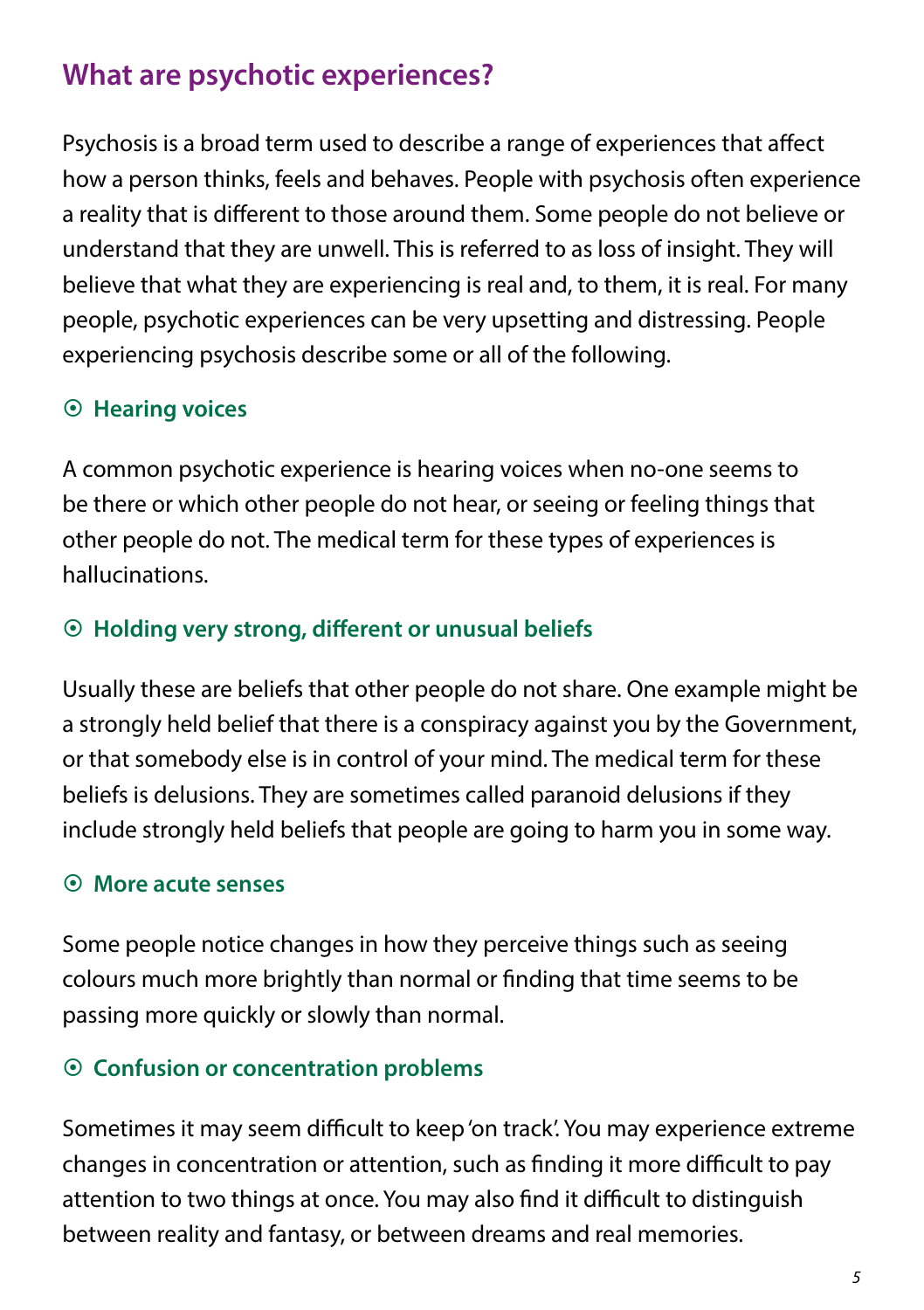#### ~ **Changes in emotion**

You might find yourself experiencing extreme moods such as depression or elation, or often both at the same time. You might feel anxious or fearful, or irritable and short tempered. You might also notice that you are feeling much better or worse about yourself than normal.

### ~ **Changes in thoughts**

Worrying about your thoughts is also associated with psychosis, for example worrying that your thoughts might be influencing other people or events. Some people describe feeling as if others can read their minds, or that their thoughts are being broadcast on TV or radio. Other people may feel as if their thoughts do not belong to them, and may be under the control of others. People experiencing psychosis have also described their thoughts as 'racing' or being all jumbled up. This can add to difficulty in concentrating.

If you are feeling much better about yourself than normal, you may notice that your thoughts are extremely positive, or that you are over-estimating your abilities. Or, you might be feeling a lot worse about yourself, and thinking that you are a complete failure.

Seeing significant links between events which other people may not see is also associated with psychosis. Sometimes you may even think you are personally responsible for events on a small or large scale.

### ~ **Changes in behaviour**

Experiencing hallucinations, delusions or the other kinds of experiences described above, can make it hard to concentrate on other things. People often feel overwhelmed or uncomfortable when there are a lot of other people around, and may find that they are spending less time in the company of other people.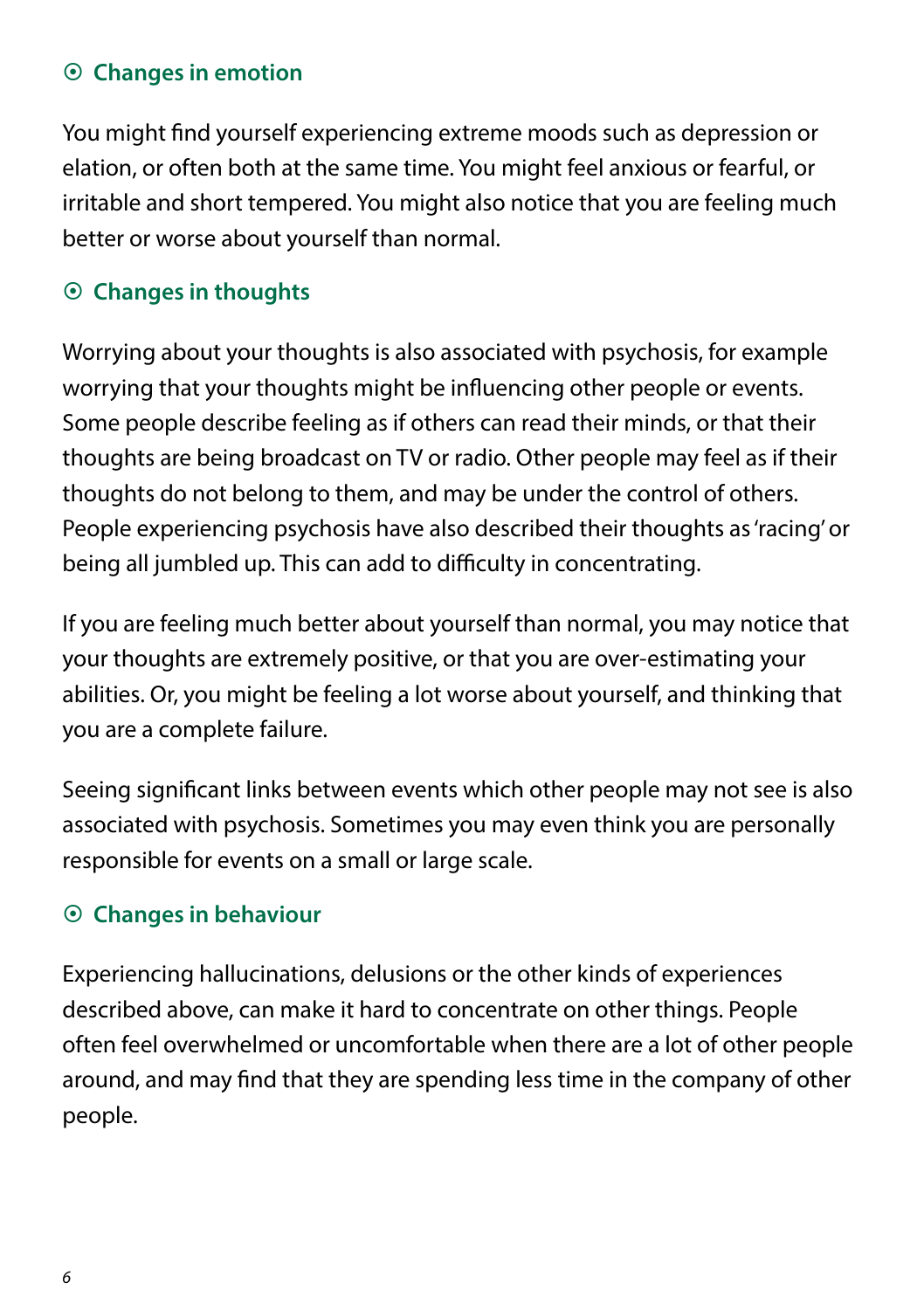Other people have described finding that they are acting out of character, or doing things they don't want to, often because voices or fears are telling them to.

Other changes people have noticed include finding it difficult to express themselves, or becoming withdrawn or listless or having no motivation. People experiencing psychosis can often find it difficult to find the energy to prepare food for themselves or to wash or look after themselves as they used to. This can be an understandable reaction to the difficult experiences they might be having. Tiredness and a lack of energy are often described, and may mean you are doing a lot less than you used to (sometimes this may be due to the side effects of medication).

These experiences can be upsetting for people and their families and friends and it is important that they get help as early as possible. Often family and friends are aware that someone's behaviour is changing and may suggest getting help. Some people may experience changes over a short time and others may experience them over several months. It may take some time before health-care professionals find out if people have schizophrenia. Health-care professionals will want to rule out other mental-health conditions or addictions before making a diagnosis of schizophrenia.

### *Diagnosis*

In traditional psychiatric terms, these experiences are thought of as signs of mental illness, and a diagnosis is often given. Psychiatric diagnoses are labels that describe certain groups or types of experiences. The most common diagnoses used to classify psychotic experiences are schizophrenia, or schizoaffective disorder. Bipolar disorder (often called manic depression), mania or hypomania are other terms you may have heard, which are associated with extreme mood swings, elation and over-activity.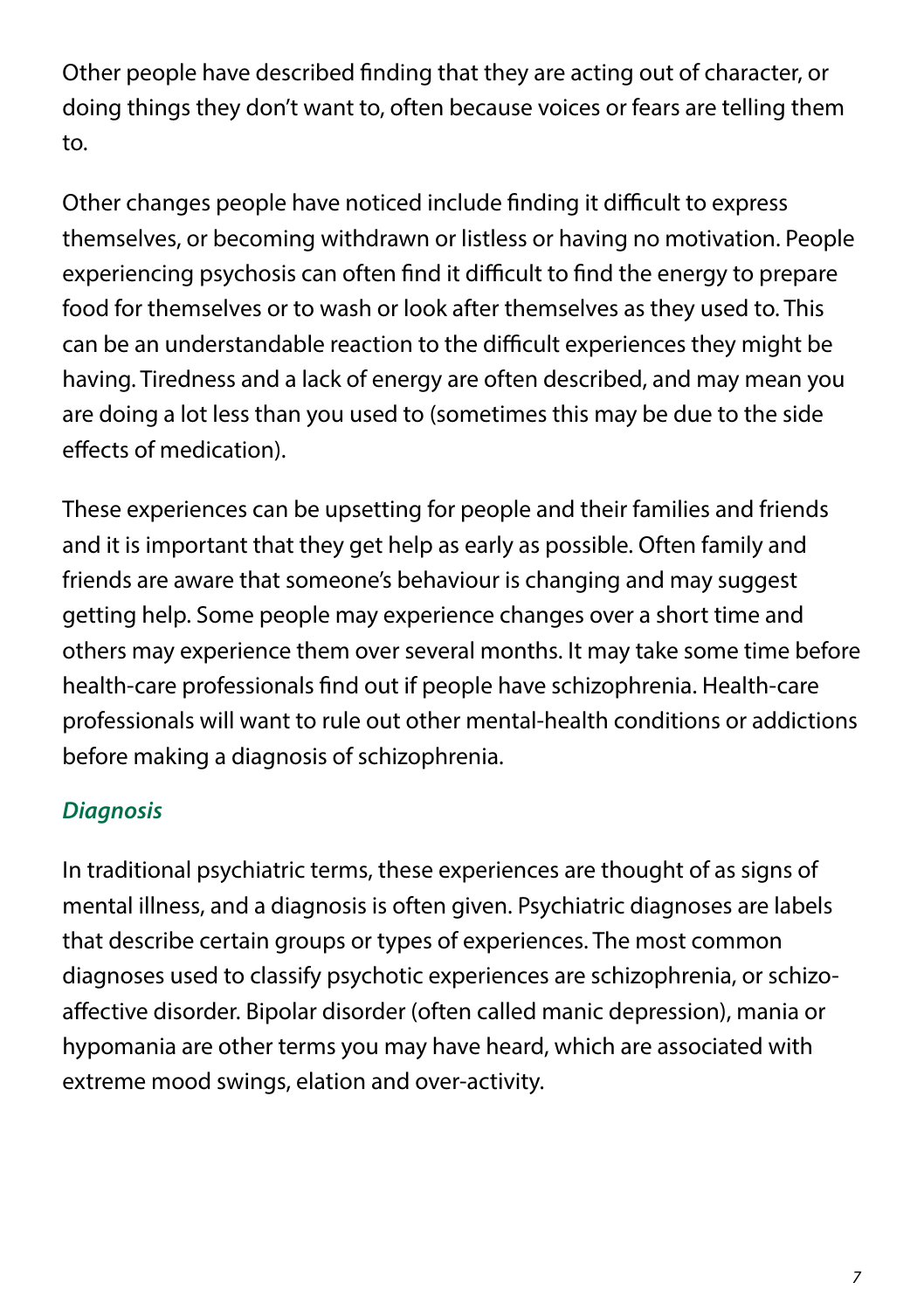Some people find having a diagnosis reassuring because it suggests that they are not alone in having these experiences and gives them hope that health professionals will be able to help them. Other people don't like receiving a diagnosis because of the associated stigma and because a diagnosis does not tell them anything about the nature or causes of the experiences.

If you have been given a diagnosis, it may help to discuss it further with your key worker, doctor or psychologist, or with a friend or relative.

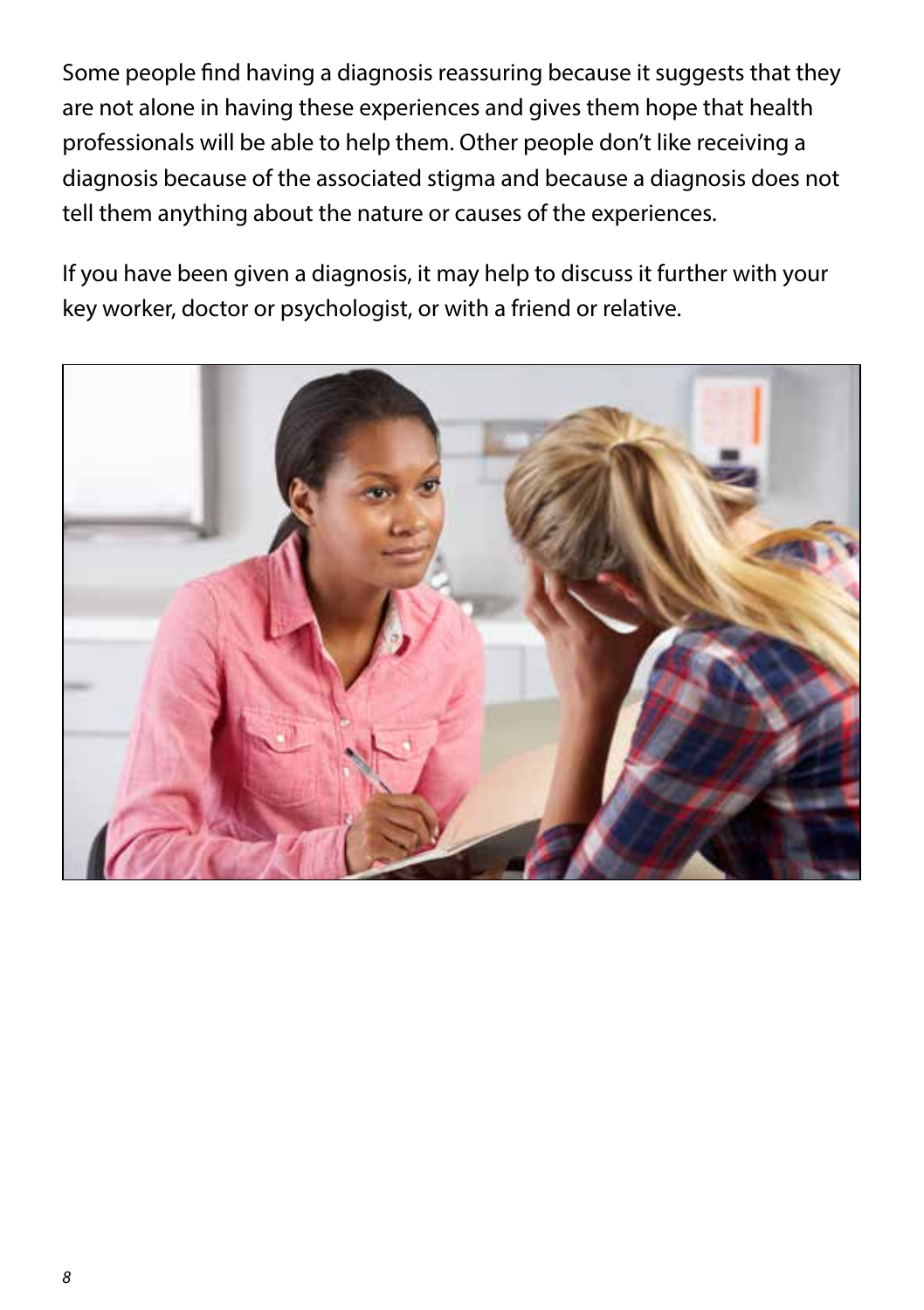### **What is schizophrenia?**

Schizophrenia is a common mental illness. Around 1% of people are diagnosed with it during their lifetime. It is slightly more common in men than women. It affects people in their twenties and it is usually a lifelong condition. People diagnosed with schizophrenia will have many of the experiences described above under 'What are psychotic experiences?'.

Some people may only have symptoms for a short time, but others may have symptoms for months or years. Some people will completely recover from symptoms; others will get better but their symptoms may come back again in the future. Everyone's experience will be different.

The causes of schizophrenia are not fully understood. We know that certain things can make people vulnerable to schizophrenia or act as triggers, for example:

- $\star$  a family history of schizophrenia;
- $\star$  major life events (including leaving home for the first time);
- $\star$  family problems; and
- $\star$  substance misuse.

You can read more about what might cause schizophrenia on the following website. **www.rcpsych.ac.uk/mentalhealthinformation/ mentalhealthproblems/schizophrenia/schizophrenia.aspx**

You may have heard myths about people with schizophrenia. Psychosis or schizophrenia does not mean split or multiple personality. Very few people with schizophrenia are violent, and most people with schizophrenia are more likely to harm themselves than others. Schizophrenia is not caused by personal weaknesses. Your doctor and others working with you can answer any questions you have about schizophrenia.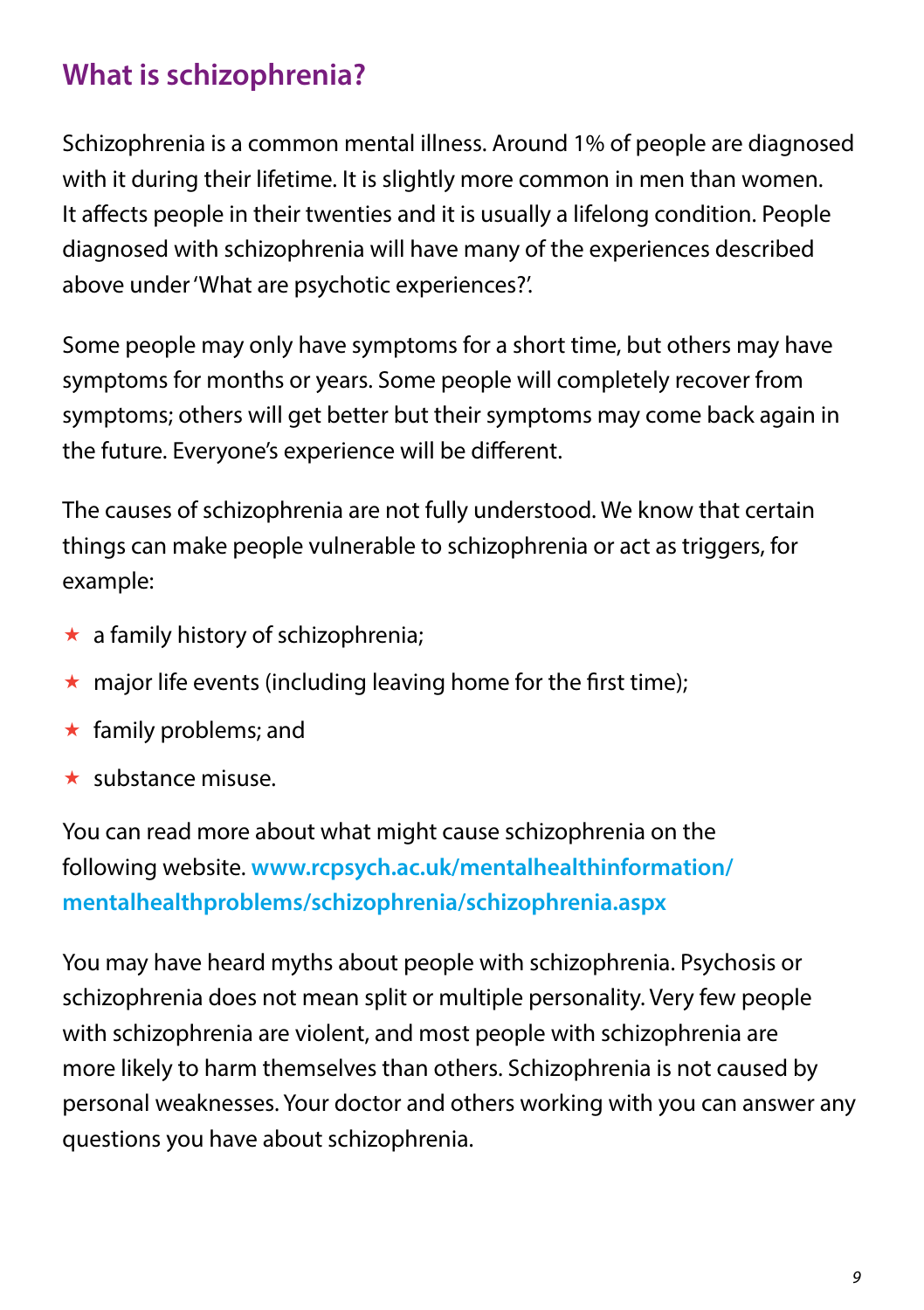The Scottish Recovery Network defines recovery as follows.

'Being able to live a meaningful and satisfying life, as defined by each person, in the presence or absence of symptoms.'

In general, people make a better recovery if they have good social contact with others, if their initial symptoms have been less severe and if they have received treatment for their psychosis as soon as they first became unwell.

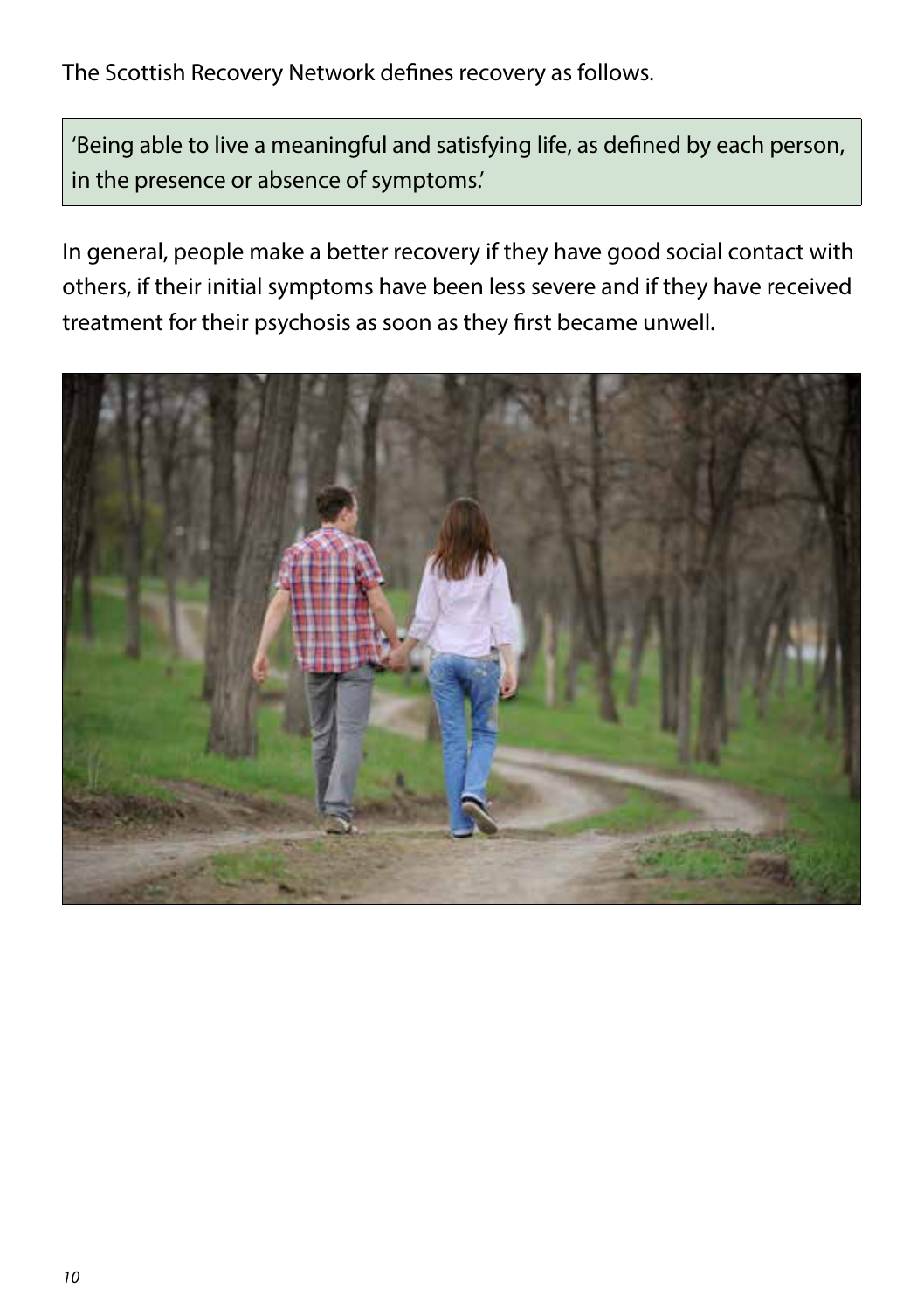## **What help should I be offered when I first become unwell?**

When you first experience psychotic symptoms, your GP or other healthcare professional should make sure you get treatment and support as early as possible. This is known as an early intervention model of care. This care is provided by a specialist mental-health team who should identify and treat your symptoms of psychosis. The early intervention model of care should provide a range of treatment and approaches including:

- $\star$  a mental-health team who see you regularly in the community and visit you at home;
- $\star$  regular meetings with your family to help them learn about the illness and cope with practical problems (see page 20);
- $\star$  help to find suitable antipsychotic medication (medication used to treat changes in mental state) (see page 13-15);
- $\star$  help to arrange psychological treatments (see page 19); and
- $\star$  help with rehabilitation, for example getting you back to work or education.

The mental-health team should give you detailed information about the treatments that are available, how they help and what the benefits and side effects are.

Others may act in your best interests as you may be considered too unwell and may have to have compulsory treatment under the Mental Health (Care and Treatment) (Scotland) Act 2003.

You and your family should be involved in decisions about your treatment even if you are being treated under the Mental Health Act.

The Mental Health Act also gives you legal protection and rights.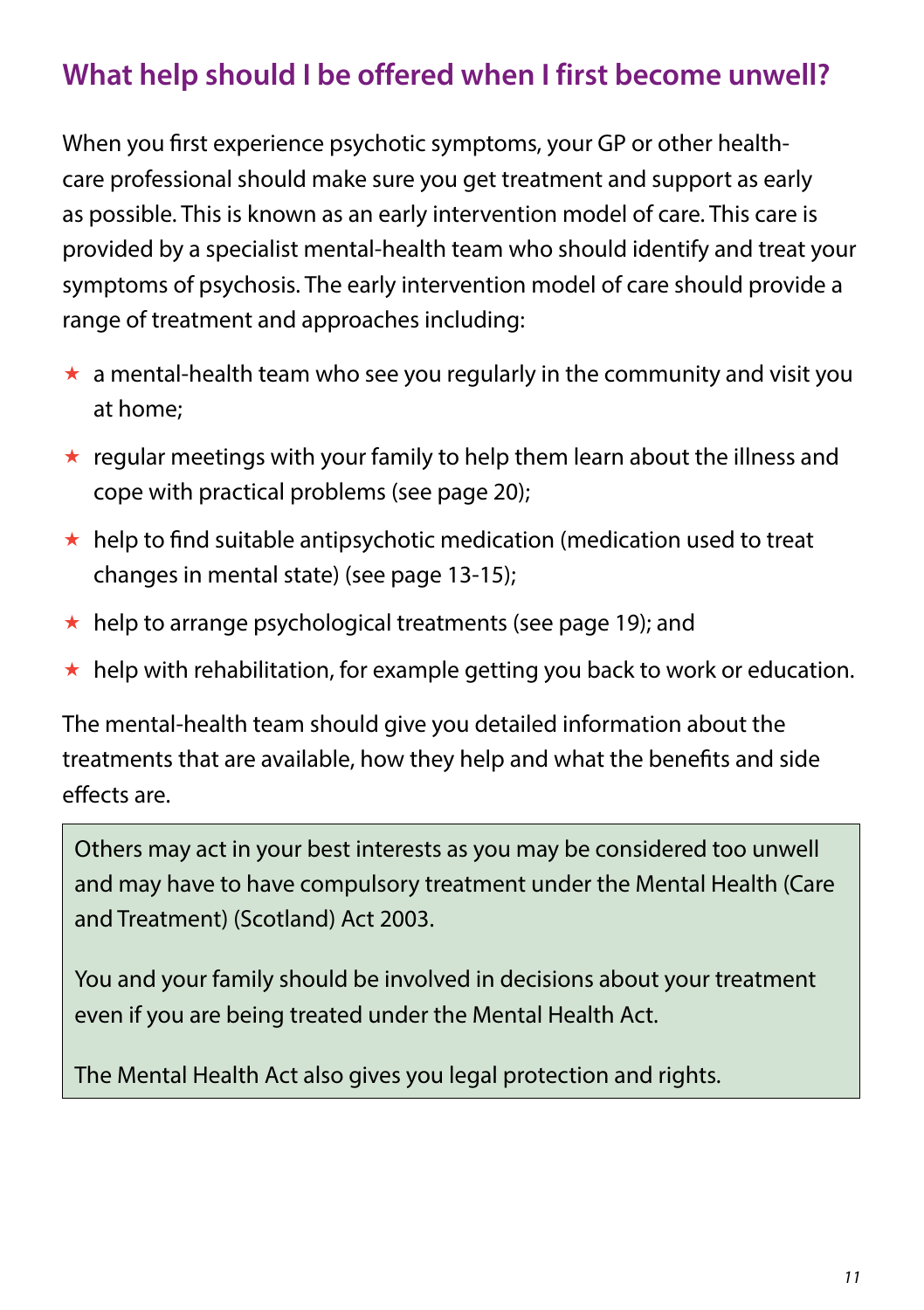The people working with you should make sure that they give you information about your condition in a language that you understand. This includes:

- $\star$  using simple language to describe your treatment options; and
- $\star$  giving you written information in an appropriate language and in audio format, such as on tapes and as MP3 files, if possible when discussing your condition.

If English is not your first language, health-care professionals can work with interpreters to help you to understand your condition and make decisions about your treatment. They can also give you a list of local education providers who can provide English lessons if you have difficulties speaking and understanding English.

### *What else can affect my treatment?*

If you drink alcohol or take drugs such as cannabis or other illegal drugs, you may have more complicated needs than people with mental-health conditions or alcohol or drug-misuse problems alone. It is important that the care you get looks at both the alcohol or drug-misuse problems and the mental-health problems together.

Addiction services should work with mental-health services to make sure you receive the care you need. Involving both services in your care means that your team have the knowledge and expertise to treat your condition.

A lot of the treatment you get for both a mental-health condition and alcohol or drug-misuse problems will be the same as the treatment for a mental-health condition alone.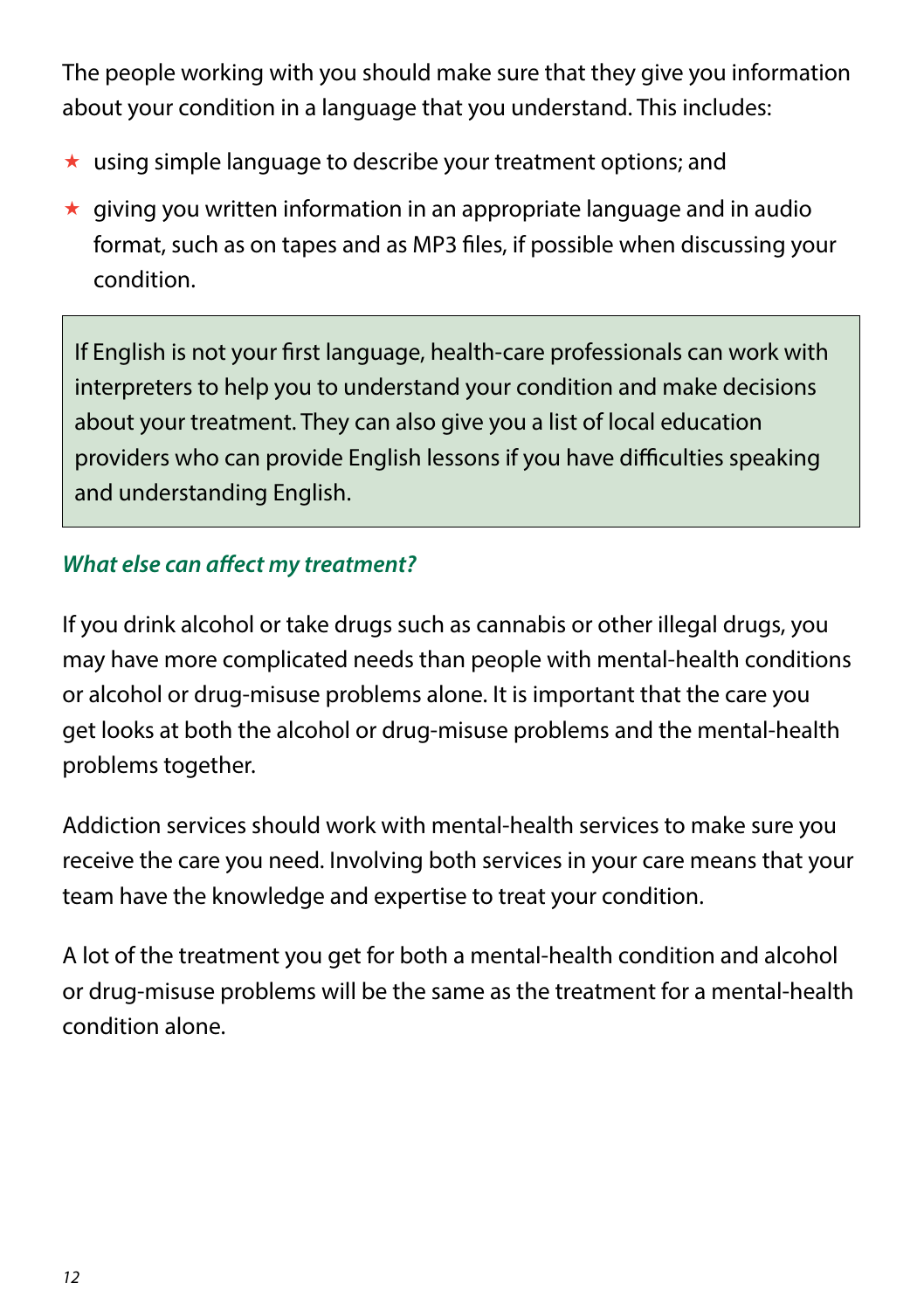### **What medication is available to treat psychotic symptoms?**

The group of medicines used to treat schizophrenia is called antipsychotics. They work by altering the balance of chemicals in your brain. Antipsychotics relieve symptoms and are usually taken for long periods of time. There are two types of antipsychotics.

- $\star$  First-generation antipsychotics developed during the 1950s. You may hear the term 'typical' medication to describe these.
- $\star$  Second-generation antipsychotics developed during the 1990s. You may hear the term 'atypical' medication to describe these.

The treatments are available as tablets, capsules or syrup. The treatments are also available as a long-acting injection. If possible, your doctor should discuss with you which treatment you would prefer, so you can decide together which would be more suitable for you.

Your mental-health team should work with you to find the most appropriate medication for you and the lowest effective dose. They should discuss the benefits and side effects of treatments with you to help you make an informed choice.

The table on page 15 can help you and the people working with you to decide which medication would be suitable for you. Your doctor can answer any questions you have about medication.

### *Side effects*

Some of the most common side effects of antipsychotic drugs are:

- $\star$  weight gain;
- $\star$  movement problems; and
- \* drowsiness.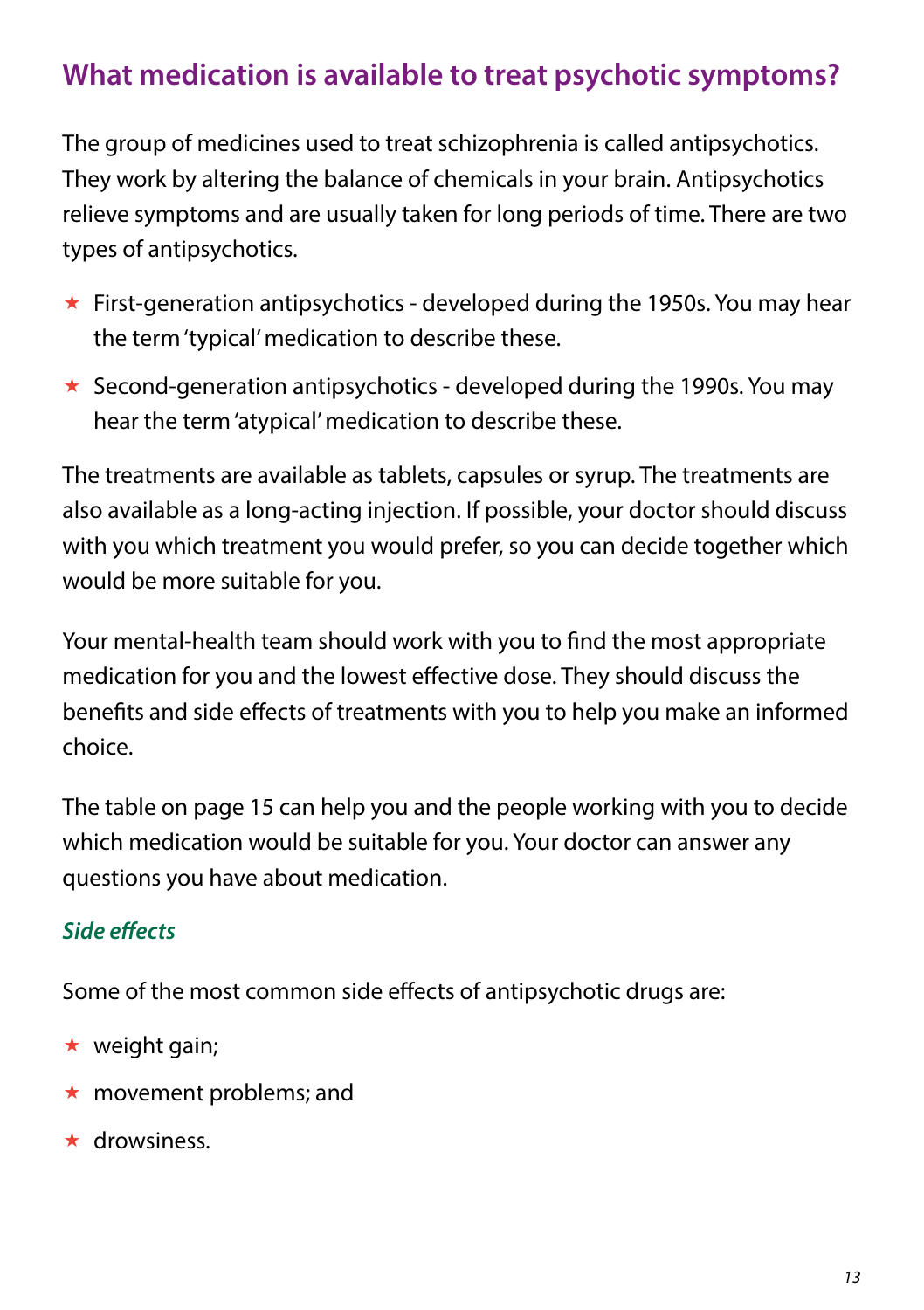All antipsychotic drugs can cause side effects, but there are different ways to manage these, for example by choosing a drug that is less likely to cause a side effect that would be most troublesome to an individual patient (see page 15). Some antipsychotic drugs are more likely to cause each side effect than others and this can help guide the choice of drug that is more suitable for each patient.

Since many side effects of medication depend on the dose, you should always be given the lowest dose that works for you (you may hear this referred to as the lowest effective dose).

Your doctor should discuss side effects with you and may consider lowering the dose of your medication or changing your medication if your side effects become severe.

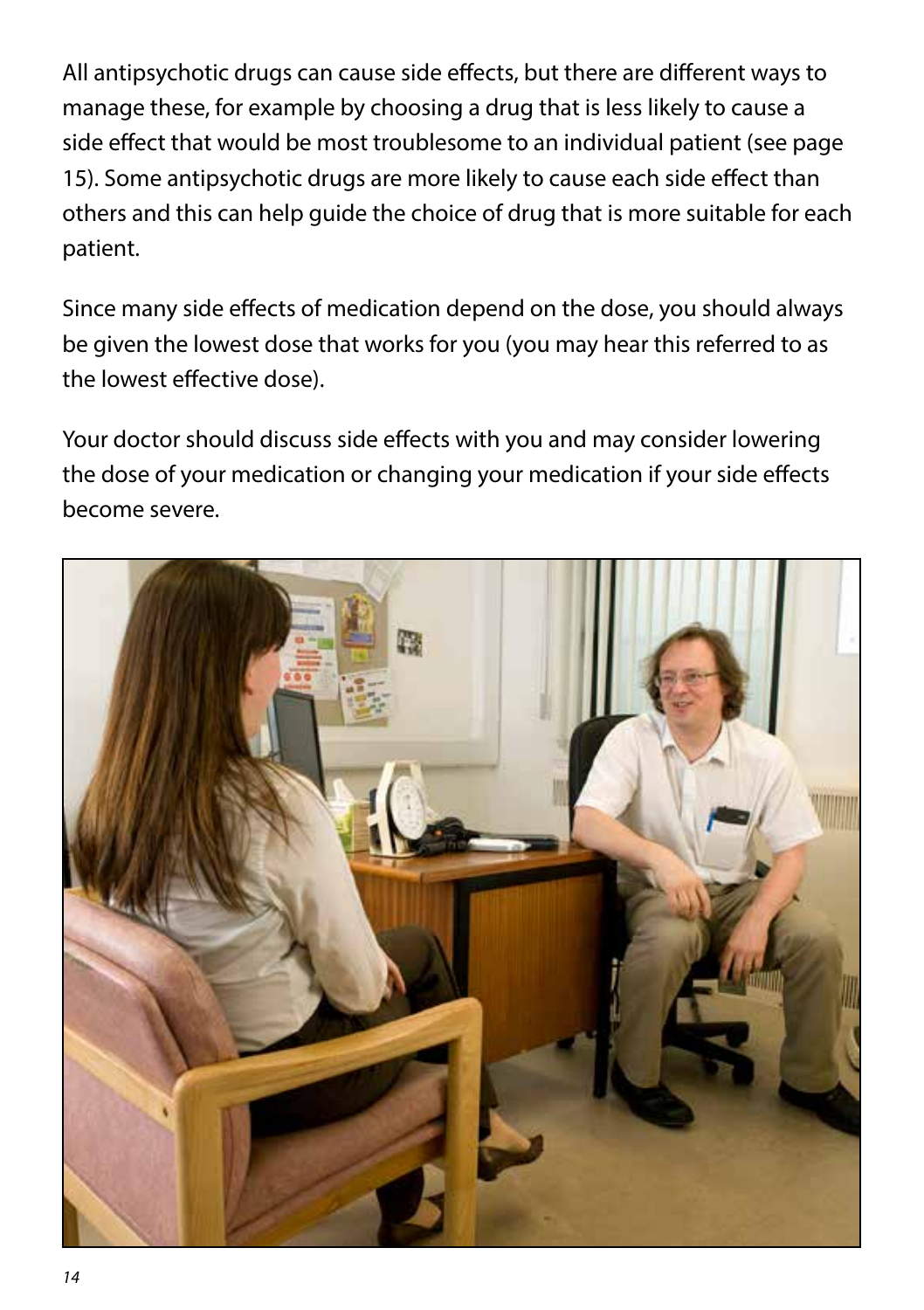| <b>Medication</b>                                                                                                                                               |                                                                                                                                                                                                                                                                                                                                                                                                                          |                                                                                                                                                                                                                                                                                                                                 |                                                                                       |                                                                                                                                                                                                                                                                         |  |  |
|-----------------------------------------------------------------------------------------------------------------------------------------------------------------|--------------------------------------------------------------------------------------------------------------------------------------------------------------------------------------------------------------------------------------------------------------------------------------------------------------------------------------------------------------------------------------------------------------------------|---------------------------------------------------------------------------------------------------------------------------------------------------------------------------------------------------------------------------------------------------------------------------------------------------------------------------------|---------------------------------------------------------------------------------------|-------------------------------------------------------------------------------------------------------------------------------------------------------------------------------------------------------------------------------------------------------------------------|--|--|
| <b>Medication</b>                                                                                                                                               | What are the<br>benefits?                                                                                                                                                                                                                                                                                                                                                                                                | What are the side<br>effects?                                                                                                                                                                                                                                                                                                   | Can the<br>medication<br>be used<br>to treat<br>the first<br>episode of<br>psychosis? | Can the medication be used<br>to treat repeated episodes<br>of psychosis (recurrent<br>schizophrenia)?                                                                                                                                                                  |  |  |
| <b>First-generation</b><br>antipsychotic<br>drugs for<br>example,<br>chlorpromazine,<br>zuclopenthixol,<br>sulpiride,<br>flupentixol,<br>haloperidol            | Improves the<br>symptoms. Usually<br>starts to work within<br>a few days, building<br>up to full effect over<br>three to four weeks.<br>Generally less likely<br>to cause weight gain<br>than the second-<br>generation drugs.                                                                                                                                                                                           | · Muscle stiffness<br>• Tremors<br>· Muscle spasms<br>• Restlessness<br>• Abnormal<br>movement in the<br>jaw, lips and tongue                                                                                                                                                                                                   | Yes                                                                                   | Yes, they can be used to<br>treat repeated episodes of<br>psychosis and to prevent<br>your symptoms from<br>returning.<br>Chlorpromazine (and drugs<br>with similar characteristics)<br>should be considered as the<br>preferred choices of first-<br>generation drugs. |  |  |
| Second-<br>generation<br>antipsychotic<br>drugs, for<br>example,<br>amisulpride,<br>olanzapine,<br>risperidone,<br>quetiapine,<br>aripiprazole,<br>paliperidone | Improves the<br>symptoms. Usually<br>starts to work within<br>a few days, building<br>up to full effect over<br>three to four weeks.<br><b>Generally less</b><br>likely to cause<br>muscle stiffness<br>or movement<br>problems than first-<br>generation drugs.                                                                                                                                                         | • Weight gain<br>(particularly with<br>olanzapine and<br>possibly quetiapine)<br>• Drowsiness<br>(olanzapine and<br>quetiapine)<br>• Aripiprazole<br>sometimes can<br>cause some<br>agitation at the start<br>of treatment                                                                                                      | Yes                                                                                   | Yes, they can be used to<br>treat repeated episodes of<br>psychosis and to prevent<br>your symptoms from<br>returning.<br>Amisulpride, olanzapine<br>or risperidone should be<br>considered as the preferred<br>choices of second-<br>generation drugs.                 |  |  |
| Clozapine                                                                                                                                                       | Clozapine is the<br>only antipsychotic<br>drug that has<br>been shown to be<br>effective in treating<br>schizophrenia which<br>has not responded<br>to treatment with<br>other antipsychotics<br>(treatment-resistant<br>schizophrenia).<br>It usually starts to<br>work within a few<br>days, building up<br>over three to four<br>weeks, but can<br>sometimes take<br>up to six months<br>to produce full<br>benefits. | • Weight gain<br>• Drowsiness<br>• Producing more<br>saliva than usual<br>Rarely, clozapine can<br>cause a fall in white<br>blood cells which. if<br>not discovered, can<br>lower your body's<br>ability to fight<br>infections.<br>This means that<br>you need to have<br>your blood checked<br>regularly if you take<br>this. |                                                                                       | You should be offered clozapine if you<br>have been diagnosed with treatment-<br>resistant schizophrenia or if your<br>schizophrenia has not responded to<br>second-generation antipsychotics.                                                                          |  |  |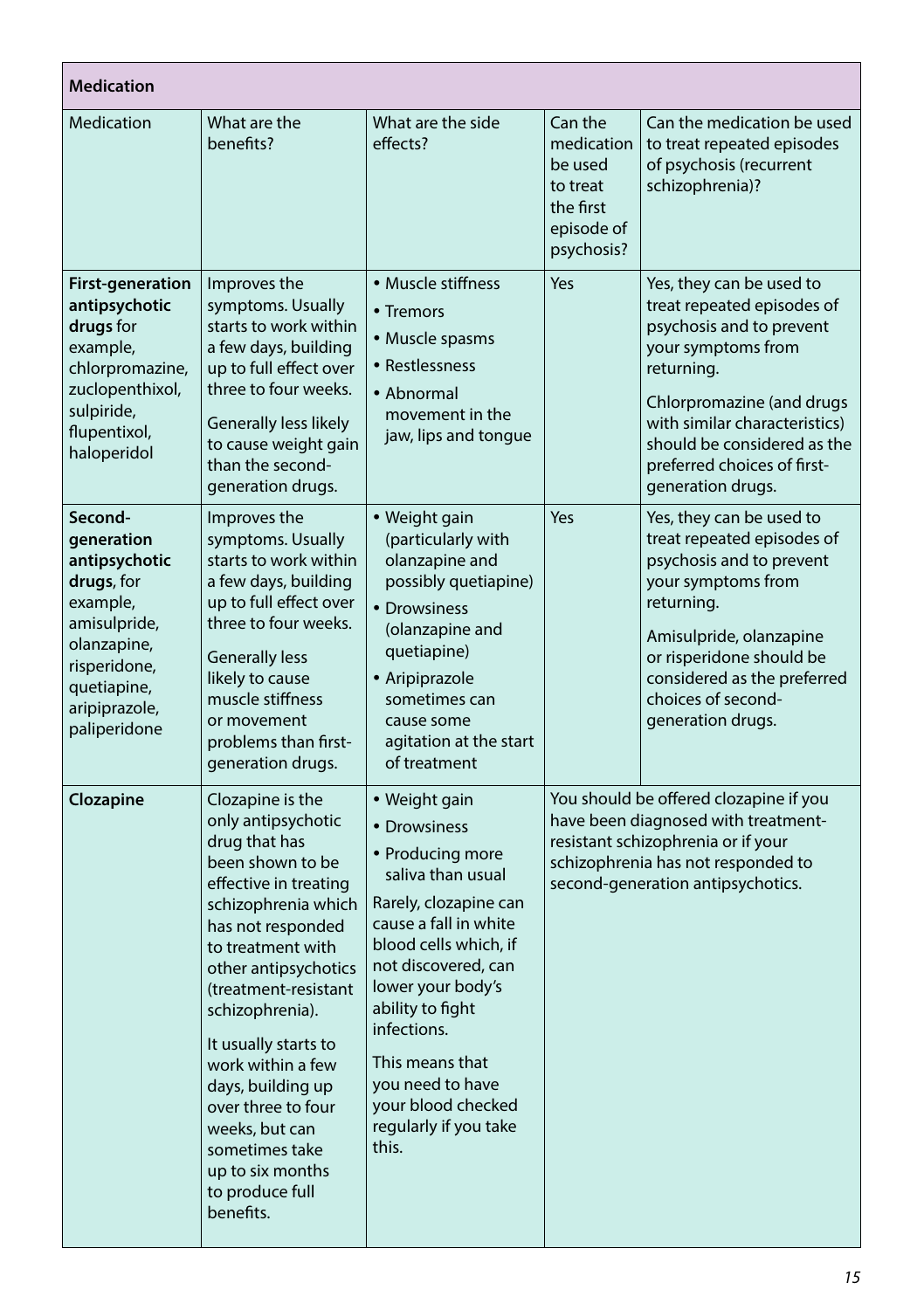## **How long will I need to stay on medication?**

When you receive an antipsychotic for the first time, it is important to remember that it will take time to work and it's not going to relieve your symptoms straight away. When you first start taking medication, your doctor should monitor how you are responding to it.

If your symptoms do not respond well to the medication, your doctor will ask you if you have been taking it every day. Your doctor should check that there are no other reasons why the medication isn't helping, for example illegal drugs can stop antipsychotics from working properly. If your symptoms do not improve at all after four weeks, your doctor should consider trying you on a different antipsychotic to see if that helps.

If your symptoms start to show slight improvements, your doctor should advise you to keep taking the antipsychotic. They should reassess you after eight weeks unless you are having side effects which are so bad that you can't stay on this medication.

Once you and your doctor have found a treatment that is helping you, you should continue to take this for at least 18 months after your symptoms have gone. The team looking after you should see you regularly while you are taking antipsychotic medication.

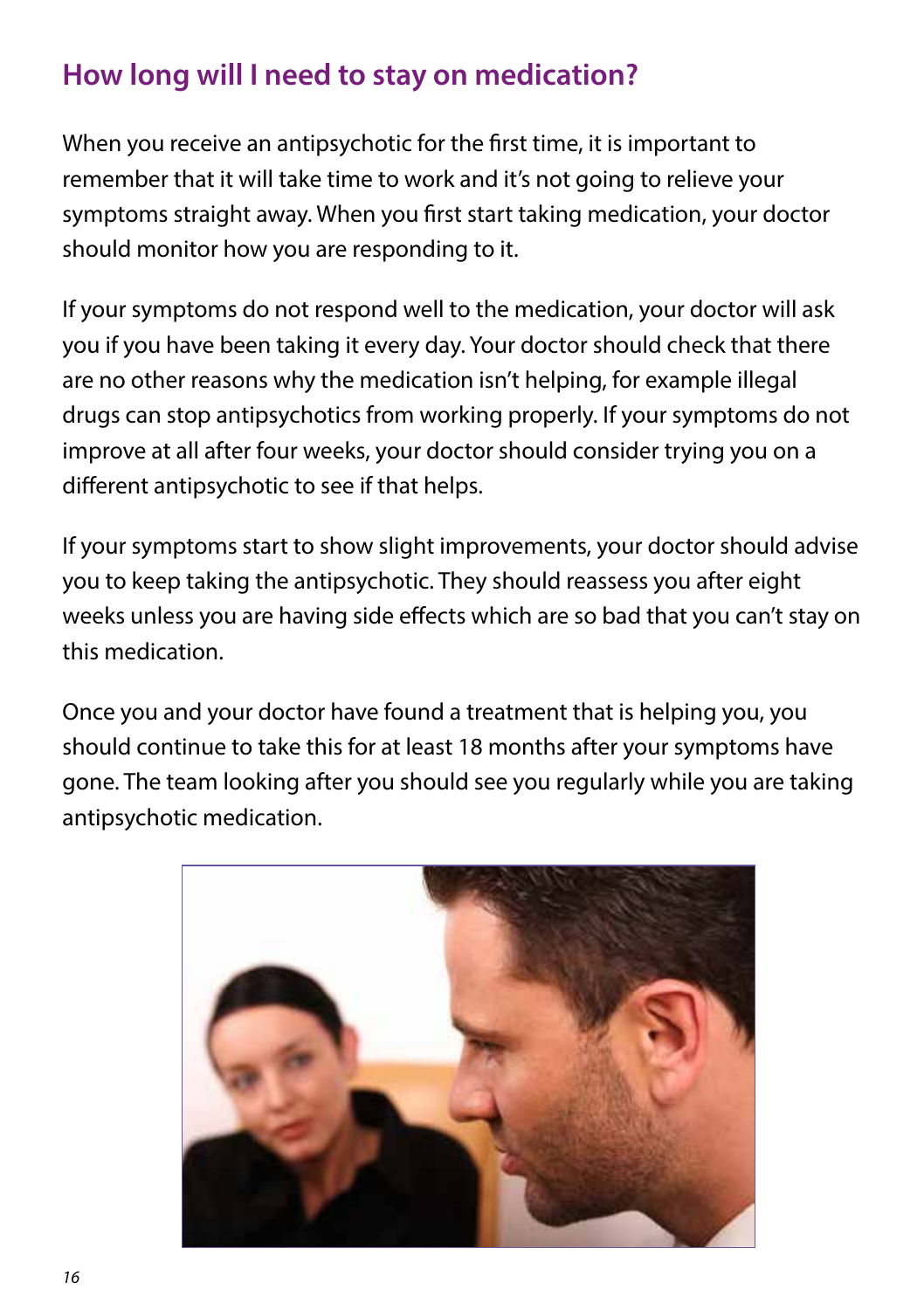### *What if antipsychotic medication isn't helping me?*

If you have tried at least two different antipsychotics and these have not helped, you may be offered an antipsychotic called clozapine. If this does not help, your doctor may consider:

- $\star$  offering you a second antipsychotic to take at the same time as clozapine (you should continue to take this combined treatment for at least 10 weeks); or
- $\star$  offering you a different medication such as lamotrigine to take at the same time as clozapine. This medicine is used to treat epilepsy but can also be offered to help with the treatment of schizophrenia.

Very occasionally, your doctor may need to prescribe high doses of antipsychotic medication. You may also have to take a high dose of medication if you are taking two different medications. If you need to take high doses of medication, your doctor will regularly assess you to monitor any side effects you are having.

Your doctor may consider offering you electroconvulsive therapy (ECT) if you haven't responded to antipsychotic medication and the other treatment approaches listed above haven't helped. ECT may help if it is given at the same time as antipsychotic medication. ECT may be useful in preventing your symptoms from returning if you have responded to ECT before. You can ask your doctor about this or read more about it on the following website **www.rcpsych.ac.uk/mentalhealthinfoforall/treatments/ect.aspx**

### *What will happen if my symptoms get worse?*

When deciding which treatment will help, your doctor should consider how you responded to any treatments you have had in the past and whether you had any side effects. If your symptoms get worse, your doctor will talk to you about it and may consider giving you the second-generation medicines amisulpride, olanzapine or risperidone. If you can't take these, your doctor may consider giving you chlorpromazine or other first-generation medicines.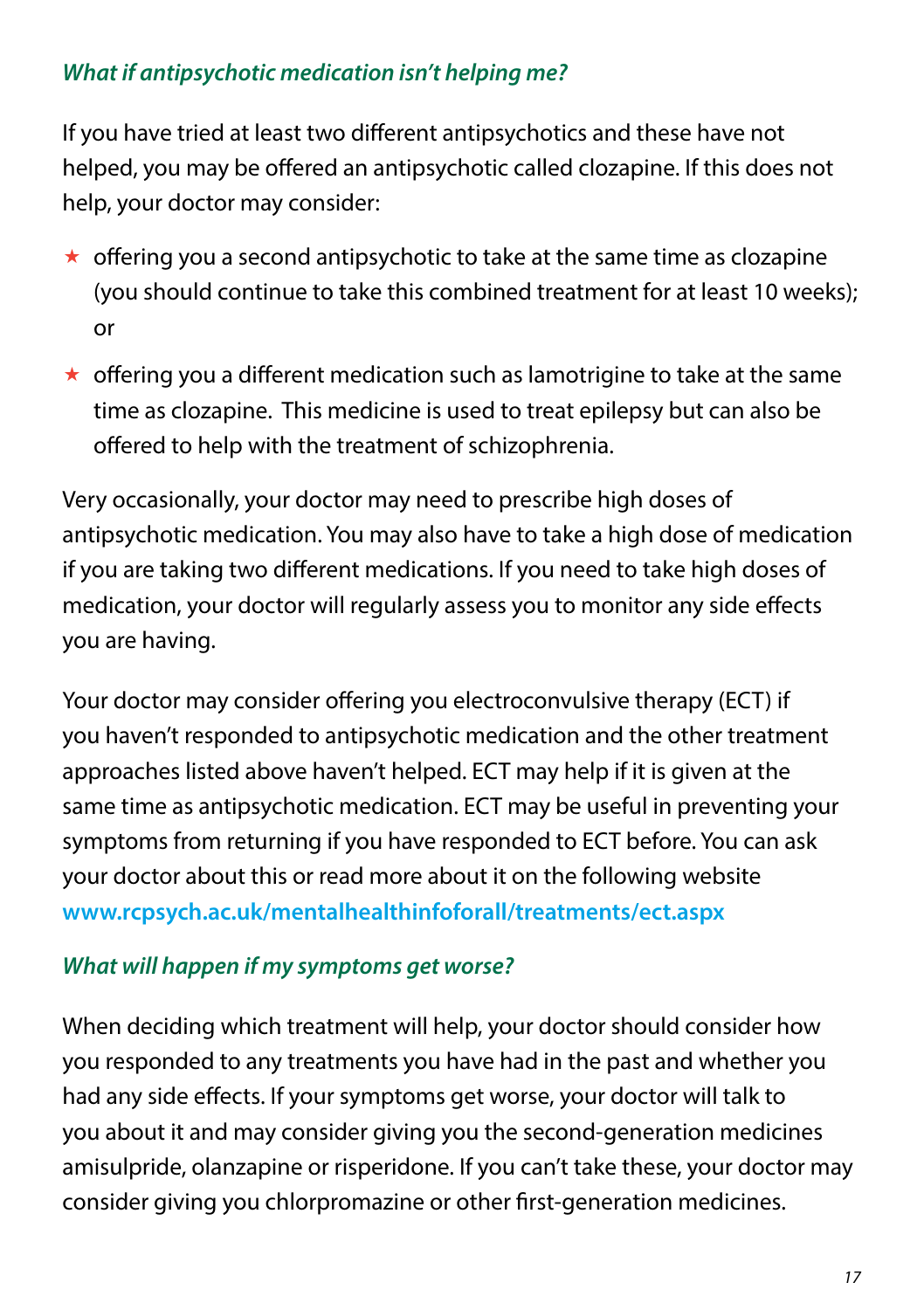It takes time for medication to work and you should continue to take your medication for at least four weeks unless you feel that the side effects are so bad that you can't stay on it. If you feel that you can't stay on the medication, you should discuss this with your doctor. If, after four weeks, your symptoms are responding to the medication, your doctor should encourage you to keep taking it. Your doctor will reassess your medication after eight weeks, but you should tell them if you experience any side effects before this.

#### *How can medication help me to stay well?*

Once your symptoms have improved and you are stable, you should be offered treatment with the antipsychotic medication that helped you when you were unwell. This is called maintenance treatment and you should be offered this for at least two years. Your doctor should consider the following secondgeneration medications for this.

- $\star$  Amisulpride
- $\star$  Olanzapine
- $\star$  Risperidone

If you can't take these, your doctor will consider giving you first-generation medicines, such as chlorpromazine.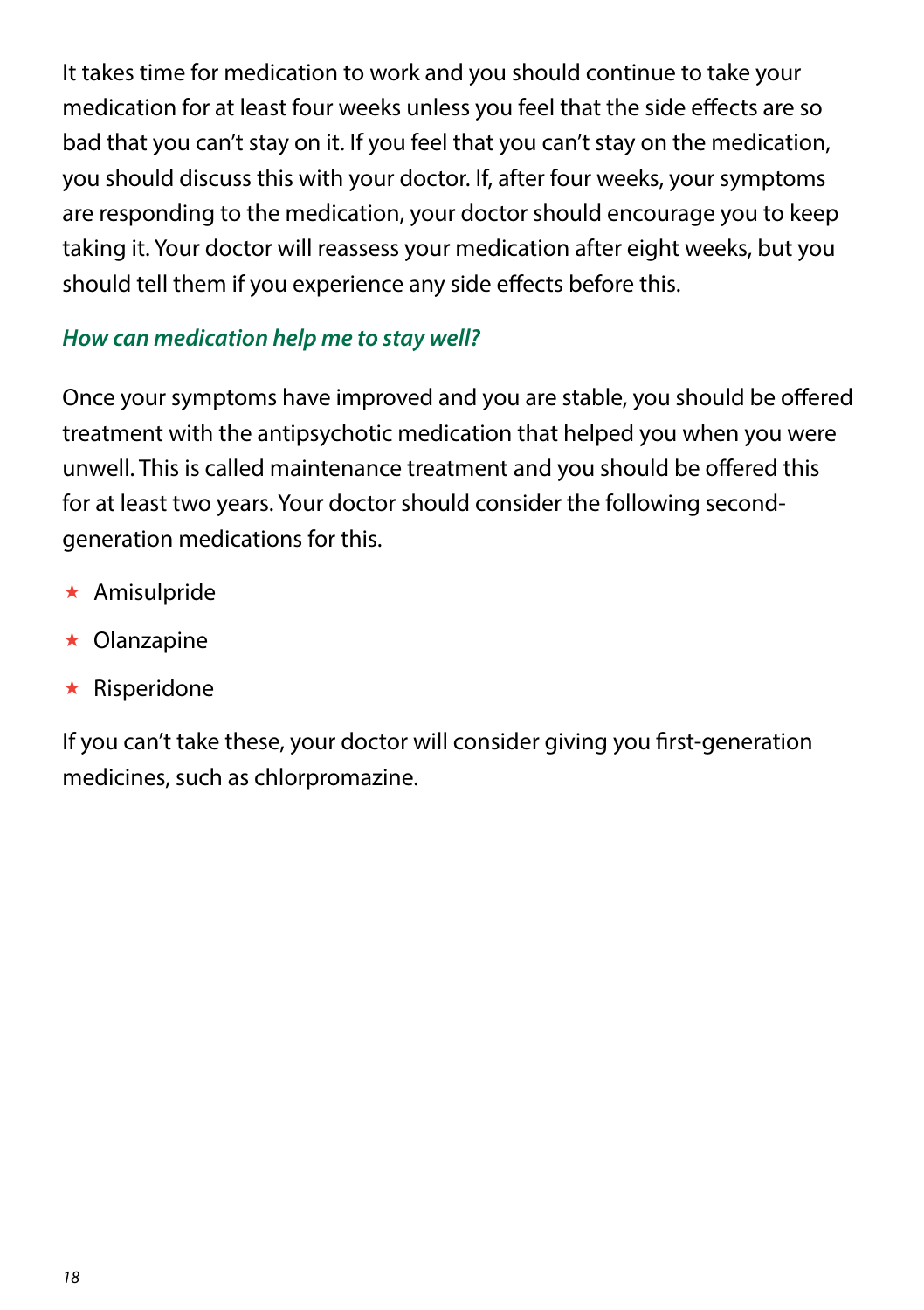## **What psychological therapies are available?**

Psychological therapies can help people who experience psychotic symptoms. You may be offered a psychological therapy at the same time as medication. They can support your recovery by helping you to cope and reducing the effect of your symptoms on your daily life. The therapies are provided by people who are trained and have experience of working with people who have schizophrenia.

### *Cognitive behavioural therapy*

Cognitive behavioural therapy (CBT) focuses on how your thoughts and feelings influence your behaviour and your mood. People experiencing schizophrenia can benefit from talking to a CBT therapist. A CBT therapist can help you to notice how your thoughts, feelings and behaviour are linked. They can help you to understand how these can lead to ongoing feelings of upset and distress, or to your experience of a different reality to others around you.

The CBT therapist will also work with you to help you to change ways of thinking that are not helping your recovery. This can help you to overcome upset and distress and this can help you feel more 'connected' to others around you once again. You should be offered around 16 sessions of CBT to help improve your symptoms.

### *Cognitive remediation therapy*

Cognitive remediation therapy (CRT) focuses on helping you to learn ways to help you improve your attention, your memory and how you plan and think things through when you want to complete a task. CRT can sometimes involve working with a therapist, doing different thinking exercises, or it can involve completing similar exercises on a computer.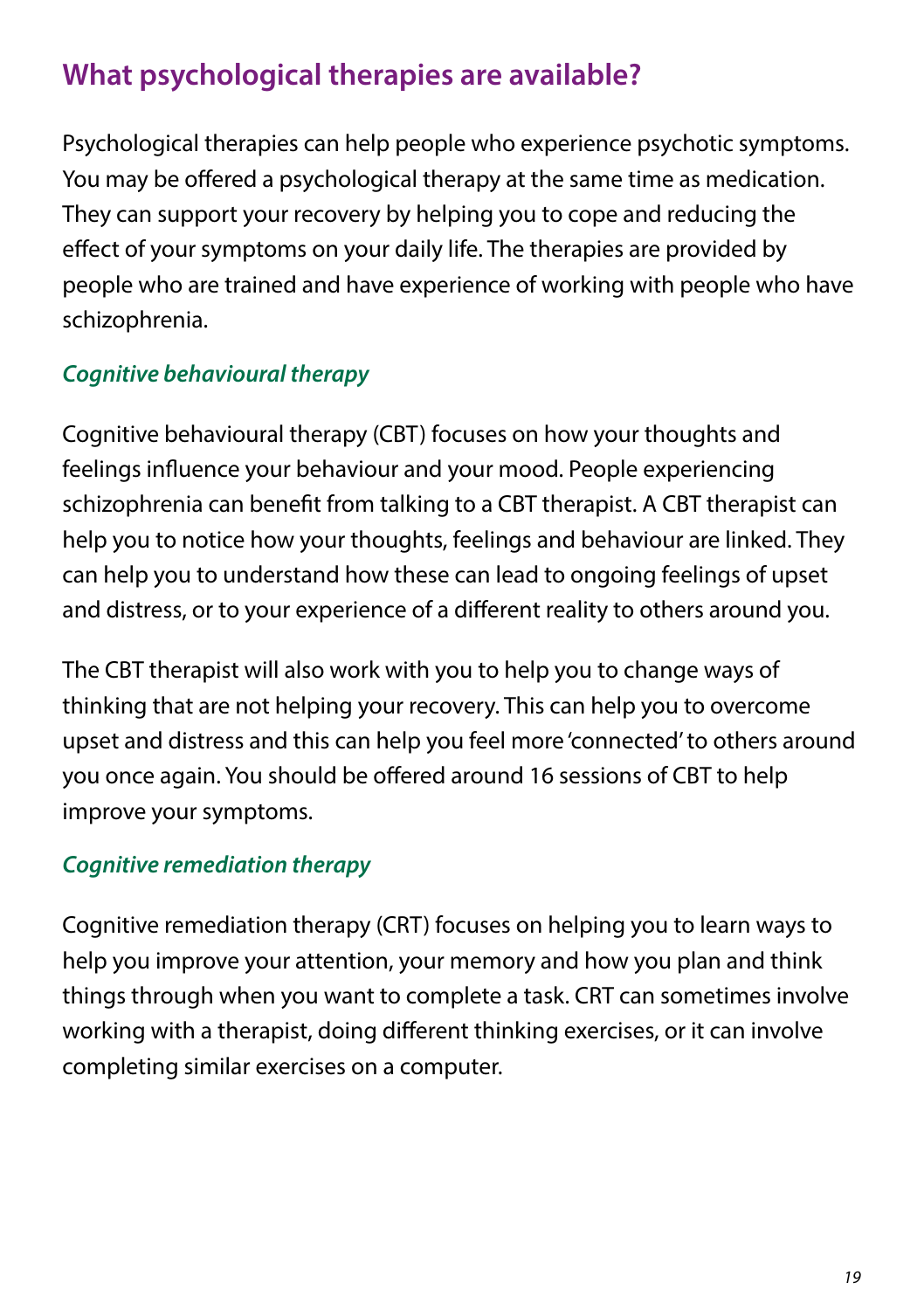### *Family intervention*

People experiencing schizophrenia who are in close contact with, or live with, family members can benefit from talking to a therapist. This is called family intervention. It may be talking with just your own family or sometimes it can be talking with a number of other families. Other families may have had similar experiences, and sometimes coming together and sharing those experiences can be helpful. Family intervention can also include people who are not related to you, but who you are close to and have known for many years.

You should receive at least 10 sessions of family intervention over a threemonth period. If you have children, they should also be included in family meetings.



### *Social-skills training*

Your health-care professional may recommend social-skills training to help you rebuild your social skills and confidence, and teach you how to cope in social situations.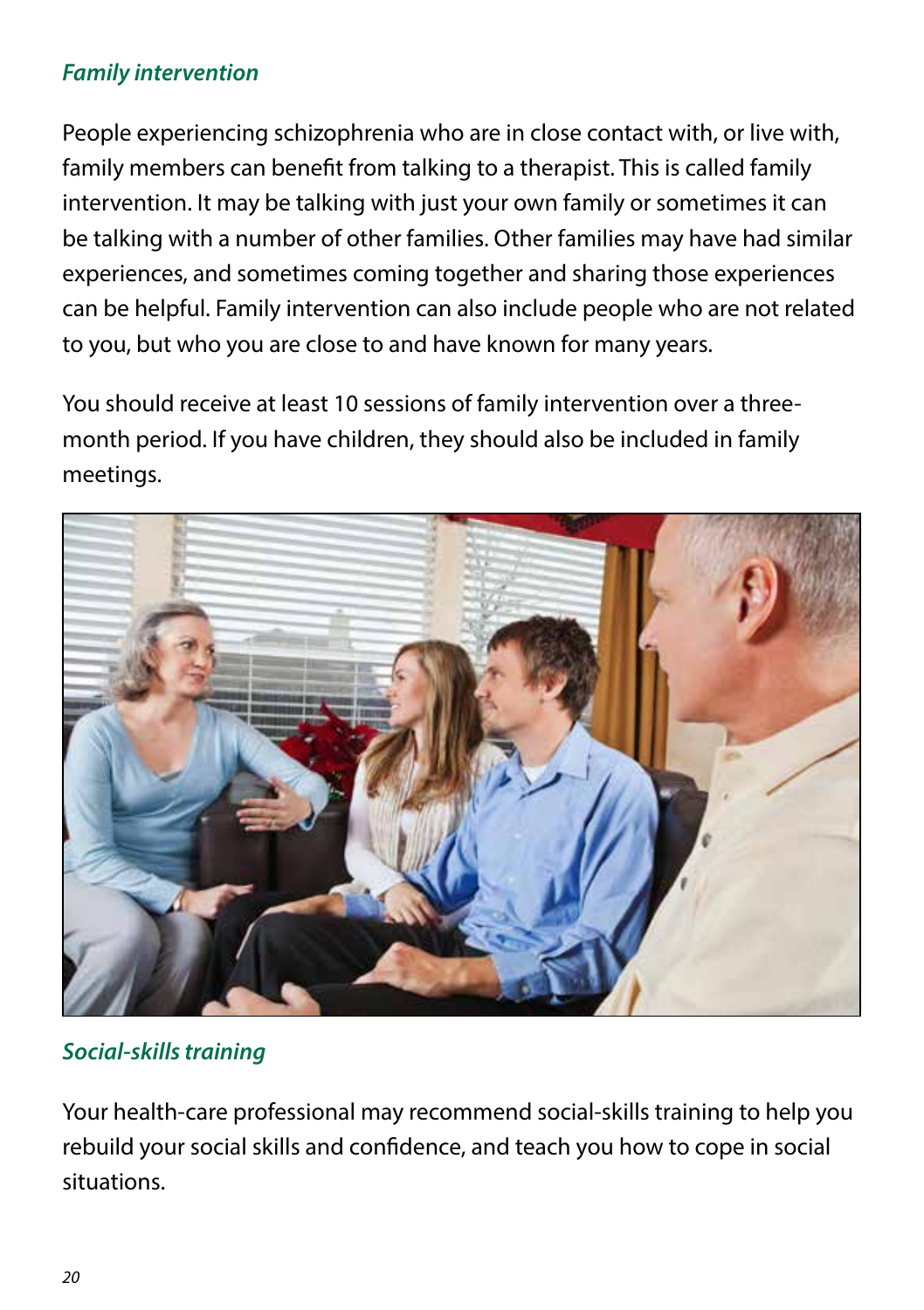### **How are psychotic symptoms treated during pregnancy or after the birth of a baby?**

All pregnant women should be asked about their own mental health as well as their family history of mental-health problems. This helps to identify whether they are at risk of becoming unwell during pregnancy. Women have a higher chance of becoming unwell either during pregnancy or after the birth of their baby if they have ever had psychotic disorders such as:

- $\star$  schizophrenia;
- $\star$  severe depression:
- $\star$  bipolar disorder (you might have heard this called manic depression); or
- $\star$  postpartum psychosis. (This is severe mental illness, where you lose touch with reality. It may come on suddenly after the birth of your baby.)

If you have a raised risk of mental illness after giving birth, it is important that health-care professionals develop a detailed management plan for during the later stages of your pregnancy and the period after you give birth.

Having a plan in place can help reduce, as far as possible, your risk of becoming unwell and you can discuss what treatment choices there are and how best to manage the illness in case you become unwell. Your plan should be shared with you and everyone involved in your care (for example, your psychiatrist, obstetrician, GP, midwife, health visitor and any other professionals), so that everyone knows how best to reduce the risk of you becoming unwell.

The plan should also give details of who to contact and how to contact them, in case you become unwell.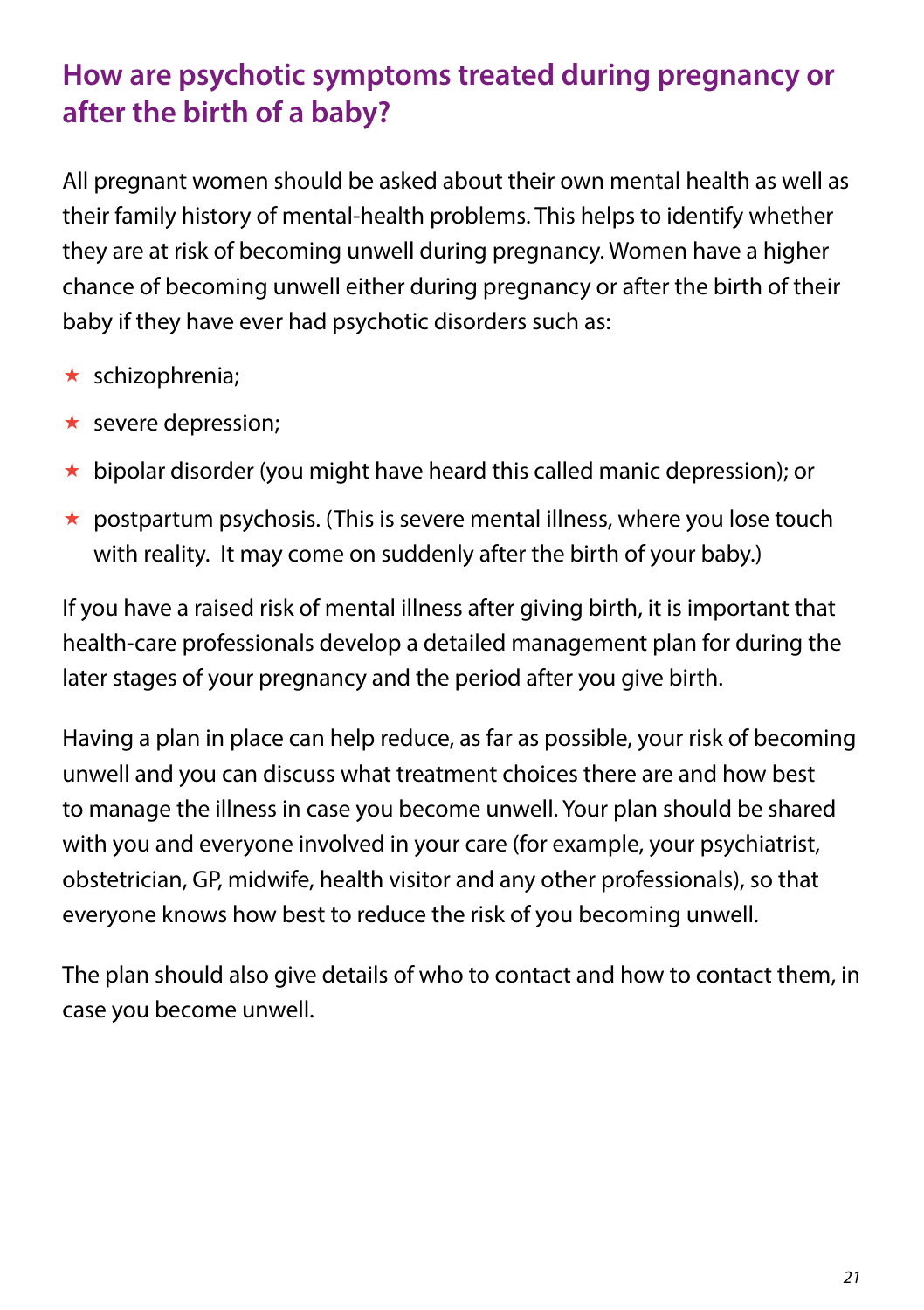#### *Is it safe to continue to take my medication while I am pregnant?*

It is difficult to guarantee that any medicine is safe to take while you are pregnant. There is a worry that medicines will affect your baby's growth, so health-care professionals will monitor your baby's growth if you are taking antipsychotics. If you are taking olanzapine or clozapine, the people looking after you will monitor your blood glucose (sugar) levels as there is a risk of developing diabetes during pregnancy (gestational diabetes) when taking these.

### *Is it safe to breastfeed when taking antipsychotics?*

You can still breastfeed if you are taking antipsychotics, but it is important that the medication you are taking is suitable to take when breastfeeding your baby. While you are breastfeeding, your baby should be monitored to make sure they are not being affected by medicines passed to them in your milk.

### *Is it safe to take antipsychotic medication if I am planning a pregnancy?*

If you are taking antipsychotic medication, it is important to discuss with your doctor whether it is safe for you to become pregnant on your current medication. Some medicines may be harmful to an unborn baby, so it is important to use effective contraception while you are taking these.

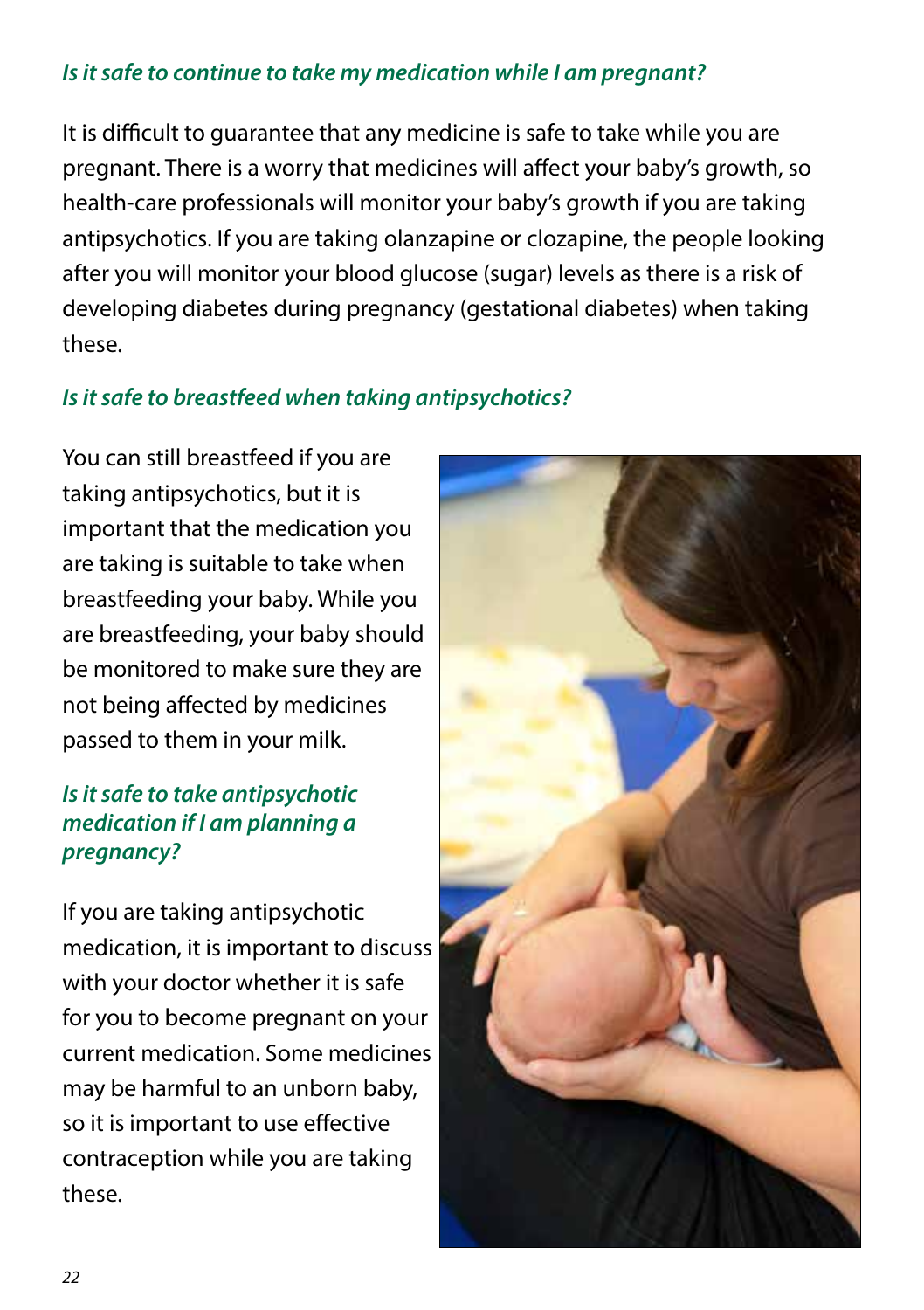### **What can I do to stay well?**

If you have schizophrenia, you may be more likely to be at risk of developing physical health problems such as weight gain and diabetes. This may be caused by the antipsychotic medication or by other things associated with schizophrenia such as changes to your lifestyle.

Your GP or another health-care professional can help you to stay well by discussing your physical health with you. They will check your physical health at least once a year and this will include your blood pressure, blood glucose (sugar) levels and cholesterol (blood fat) levels. They should also ask whether your medication is causing any side effects.

Your doctor should also discuss the following with you and help you to make some changes to your lifestyle if necessary.

- $\star$  How much physical activity (exercise) you do
- Your diet
- ★ Your use of tobacco, alcohol and illegal drugs

Continuing with psychological treatments and medication you have been prescribed will help you get the most from them. You can keep in touch with your mental-health team by going to your appointments with them to discuss your health. Your team will review your treatment and make any changes that are needed to your medication. This is important so you can continue to receive help and support.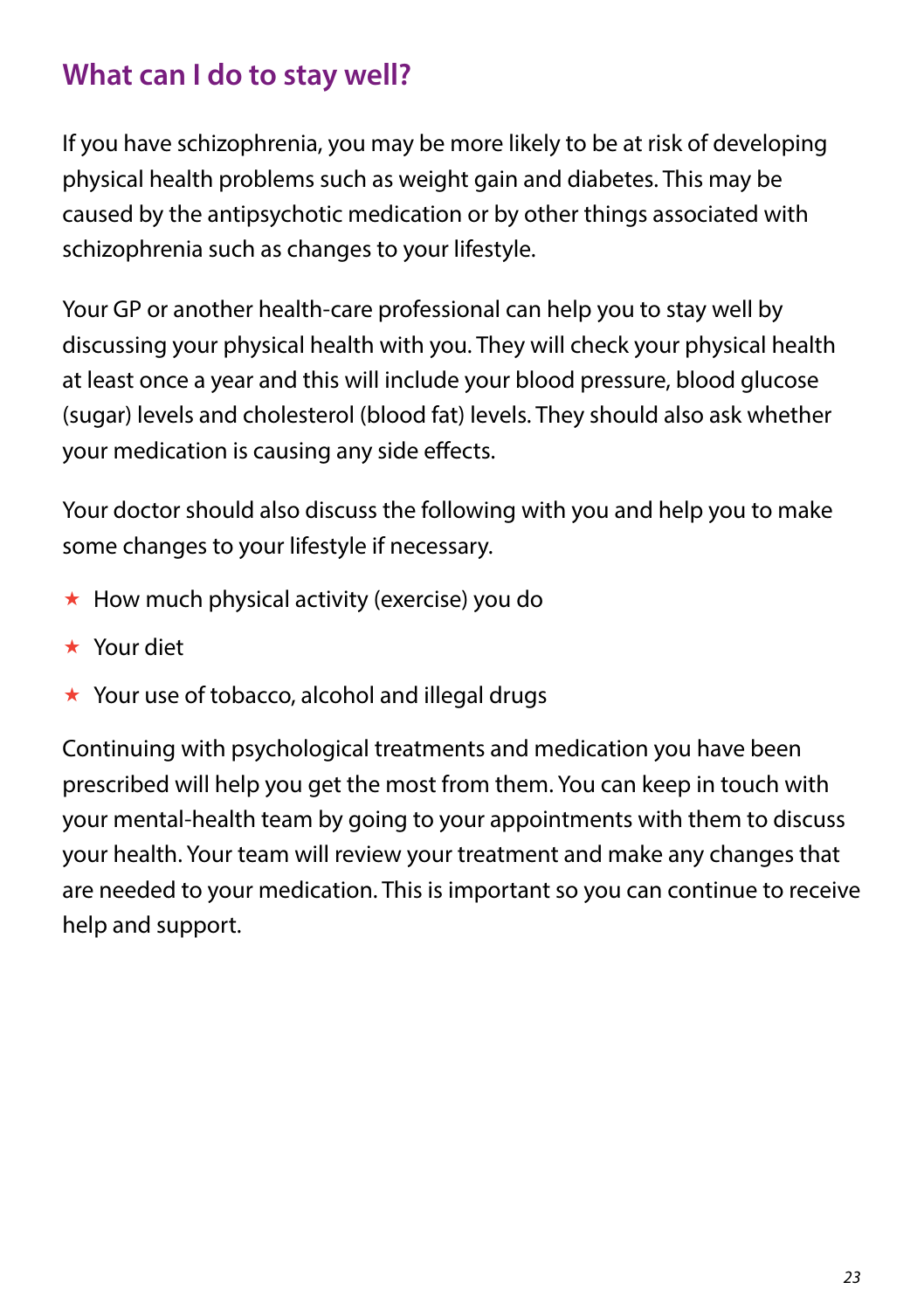### **Where can I find out more information?**

We hope you have found this booklet helpful. If you need more information, we have listed some national organisations that can offer information and support.

### *Helplines*

**Breathing Space**  0800 838 587

# **CarersLine**

0808 808 7777

### **Mental Welfare Commission**

0800 389 6809

### **NHS24**

08454 24 24 24

### **Samaritans**

0845 790 9090

### **SANEline**

0845 767 8000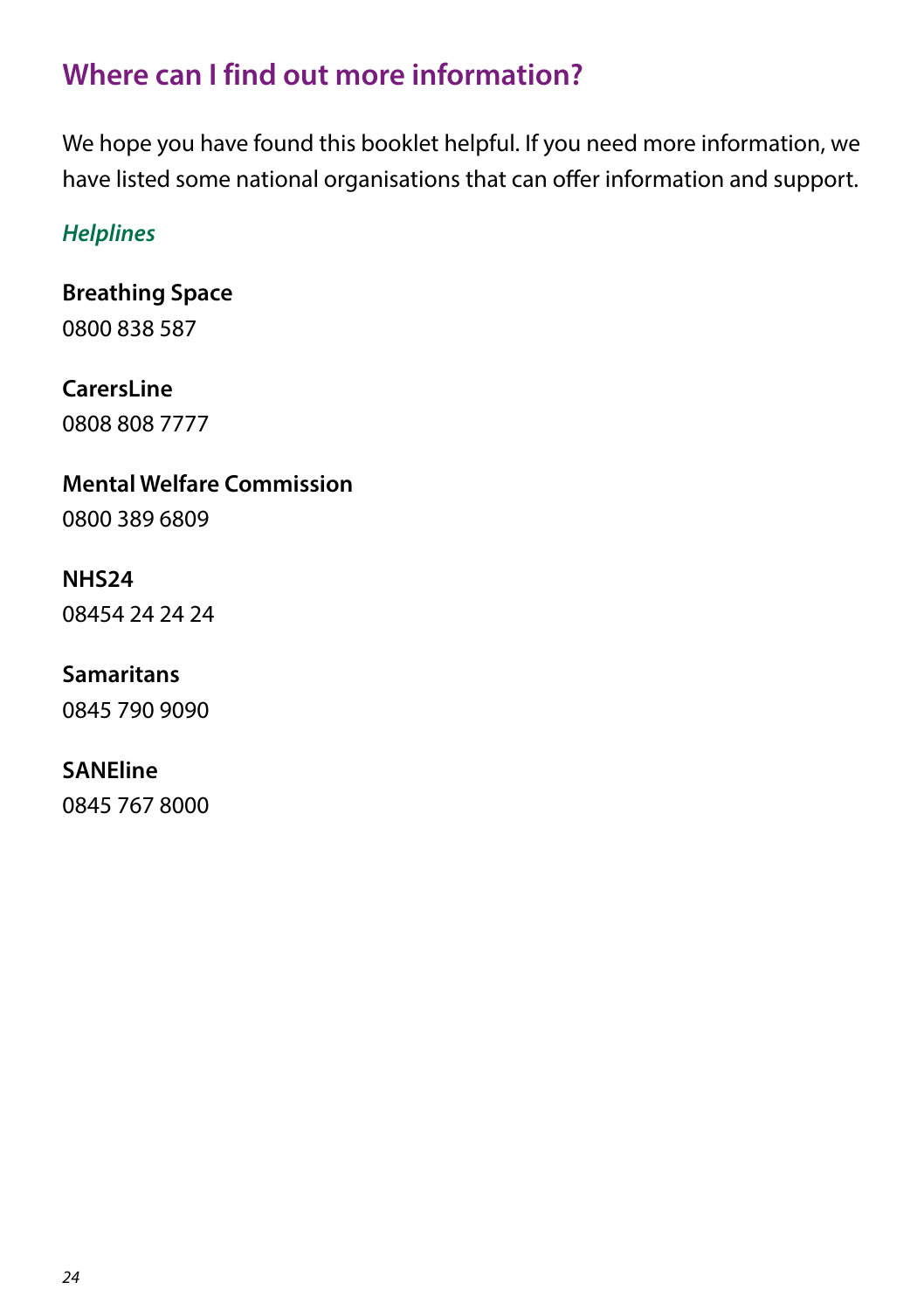#### *Organisations*

The following organisations provide information and carry out work relating to particular areas of mental health.

**Action on Depression** 11 Alva Street Edinburgh EH2 4PH

Phone: 0808 802 2020 (information line open Wednesdays, 2pm to 4pm) Phone: 0131 226 1803 (administration) Website: **www.actionondepression.org** Email: **admin@actionondepression.org**

**Carers Scotland** The Cottage, 21 Pearce Street Glasgow G51 3UT

Phone: 0141 445 3070 Website: **www.carersuk.org/scotland**

Carers Scotland provides information and advice to carers on all aspects of caring.

#### **Health Rights Information Scotland**

Scottish Consumer Council Royal Exchange House, 100 Queen Street Glasgow G1 3DN

Phone: 0141 226 5261 Website: **www.hris.org.uk** Email: **hris@scotconsumer.org.uk**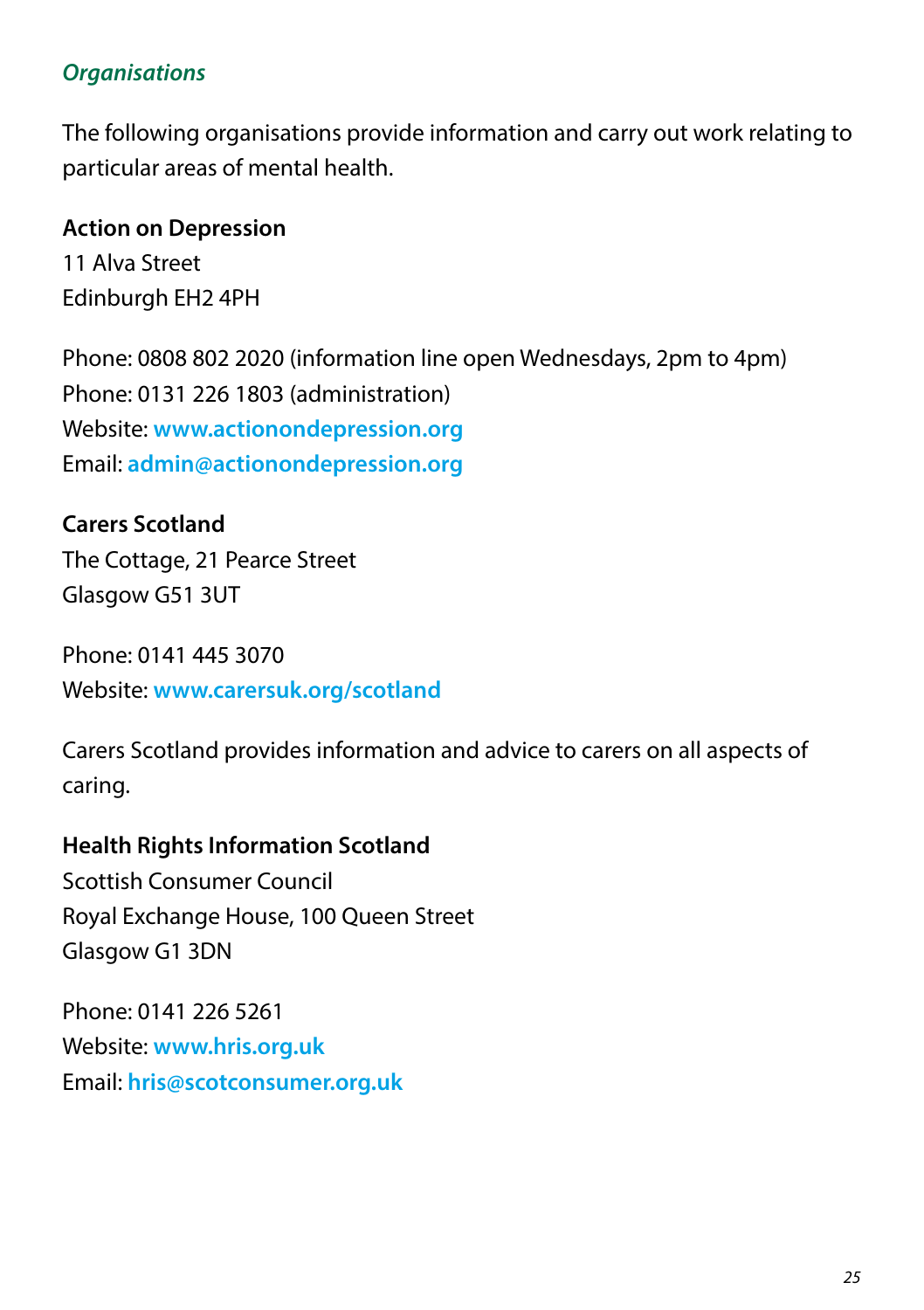#### **Mental Health Foundation Scotland**

Merchants House, 30 George Square Glasgow G2 1EG

Phone: 0141 572 0125 Website: **www.mentalhealth.org.uk**/ Email: **scotland@mhf.org.uk**

**Mental Welfare Commission** Thistle House, 91 Haymarket Terrace Edinburgh EH12 5HE

Phone: 0131 313 8777 Website: **www.mwcscot.org.uk** Email: **enquiries@mwcscot.org.uk**

#### **Penumbra**

Norton Park, 57 Albion Road Edinburgh EH7 5QY

Phone: 0131 475 2380 Website: **www.penumbra.org.uk** Email: **enquiries@penumbra.org.uk**

#### **Richmond Fellowship Scotland**

3 Buchanan Gate, Buchanan Gate Business Park Cumbernauld Road **Stepps** North Lanarkshire G33 6FB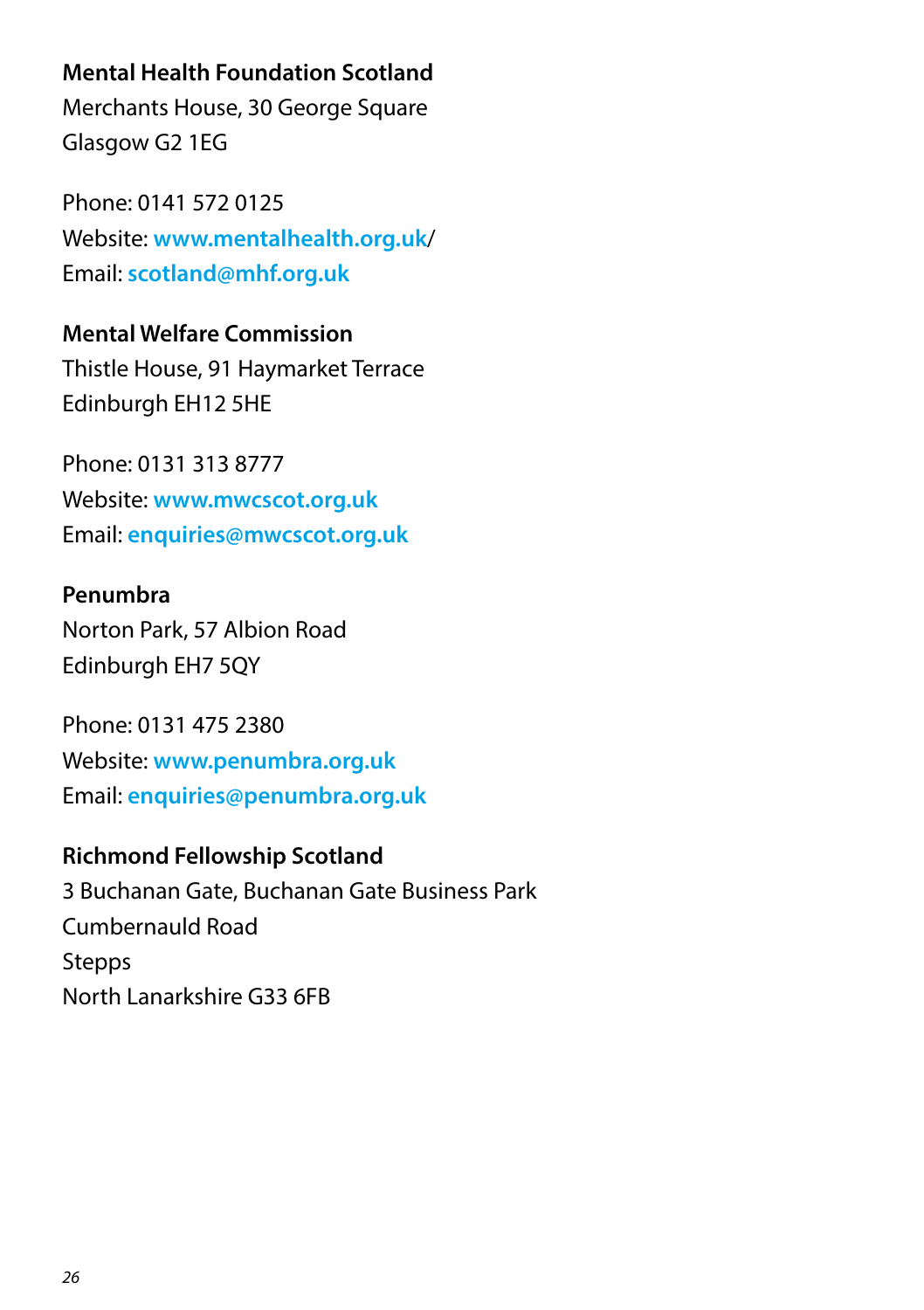**SAMH** (Scottish Association for Mental Health) Brunswick House, 51 Wilson Street Glasgow G1 1UZ

Phone: 0141 530 1000 Website: **www.samh.org.uk** Email: **enquire@samh.org.uk**

**Scottish Independent Advocacy Alliance** 69a George Street Edinburgh EH2 2JG

Phone: 0131 260 5380 Website: **www.siaa.org.uk** Email: **enquiry@siaa.org.uk**

**Scottish Recovery Network** Suites 320-323, Baltic Chambers 50 Wellington Street Glasgow G2 6HJ

Phone: 0141 240 7790 Website: **www.scottishrecovery.net** Email: **info@scottishrecovery.net**

**Support in Mind Scotland** (National Schizophrenia Fellowship Scotland) 6 Newington Business Centre Dalkeith Road Mews Edinburgh EH16 5GA

Phone: 0131 662 4359 Website: **www.supportinmindscotland.org.uk** Email: **info@supportinmindscotland.org.uk**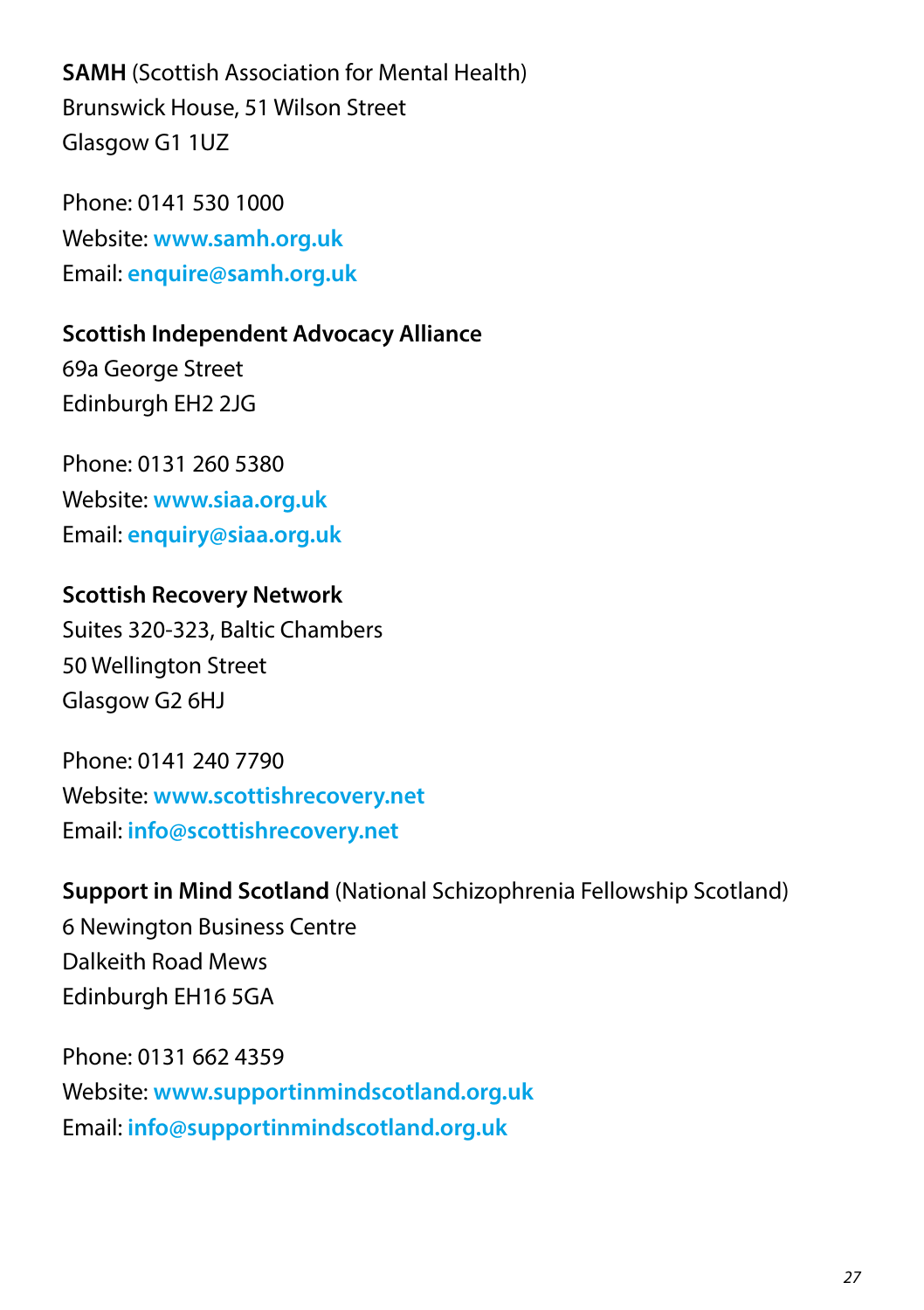#### **SANE**

1st Floor, Cityside House 40 Adler Street London E1 1EE

Phone: 020 7375 1002 Website: **www.sane.org.uk** Email: **info@sane.org.uk**

### **'see me'**

9-13 Maritime Street Edinburgh EH6 6SB

Phone: 0131 624 8945 Website: **www.seemescotland.org.uk** Email: **info@seemescotland.org**

#### **Turning Point Scotland**

54 Govan Road Glasgow G51 1JL

Phone: 0141 427 8200 Fax: 0141 427 8201 Website: **www.turningpointscotland.com**/ Email: **info@turningpointscotland.com**

**VOX (Scotland)** (Voices of Experience) c/o Mental Health Foundation (Scotland) 5th Floor, Merchants House 30 George Square Glasgow G2 1EG

Phone: 0141 572 1663 Website: **www.voxscotland.org.uk** Email: **voxscotland@yahoo.co.uk**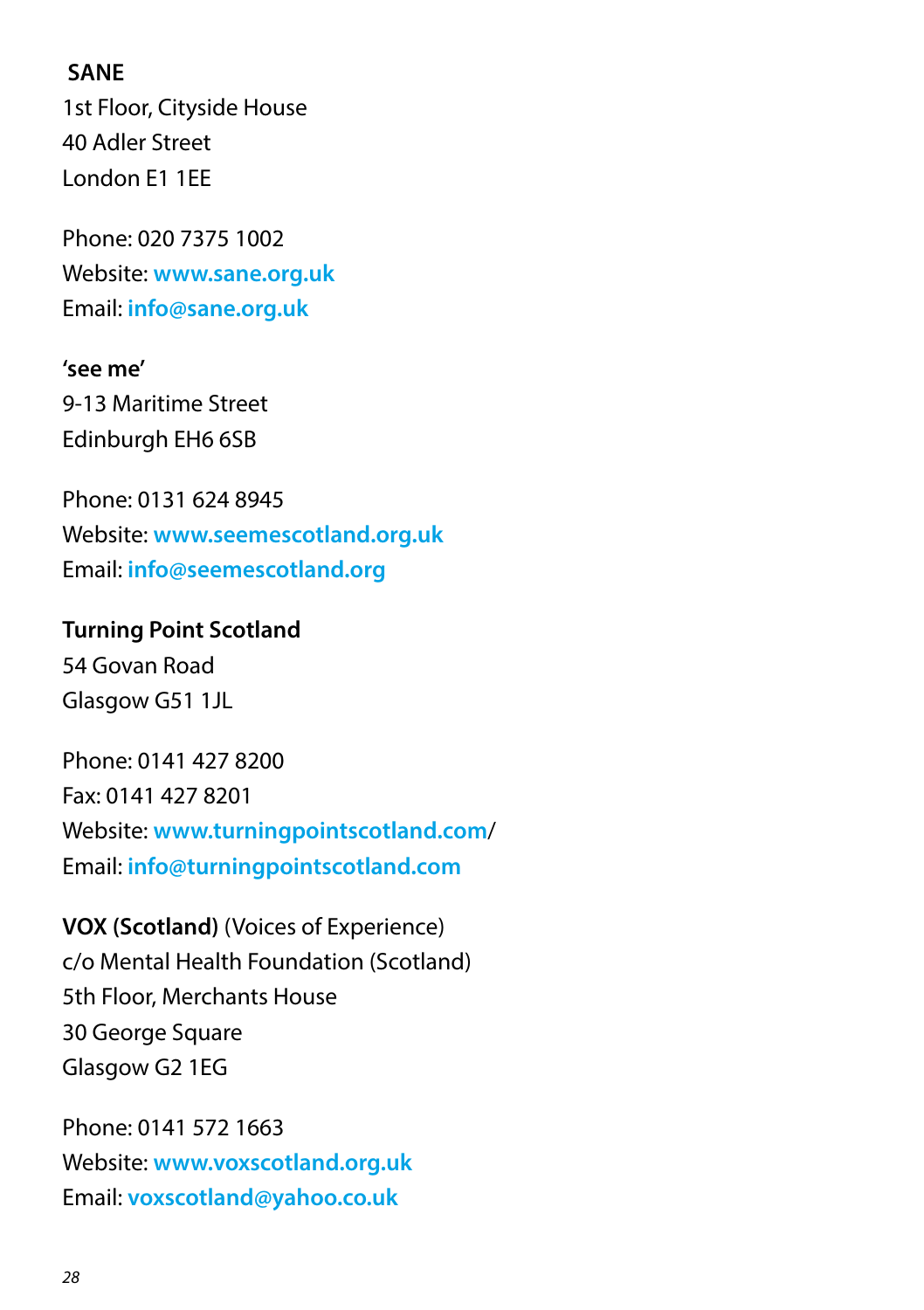#### *Useful websites*

We accept no responsibility for the content of the websites listed and do not support the use of treatments which have not been proven to be safe and effective using the methods we use.

**www.rcpsych.ac.uk/**

**www.bps.org.uk/psychology-public/how-can-psychology-help-you/howcan-psychology-help-you**

**www.gov.uk/dwp**

**www.direct.gov.uk**